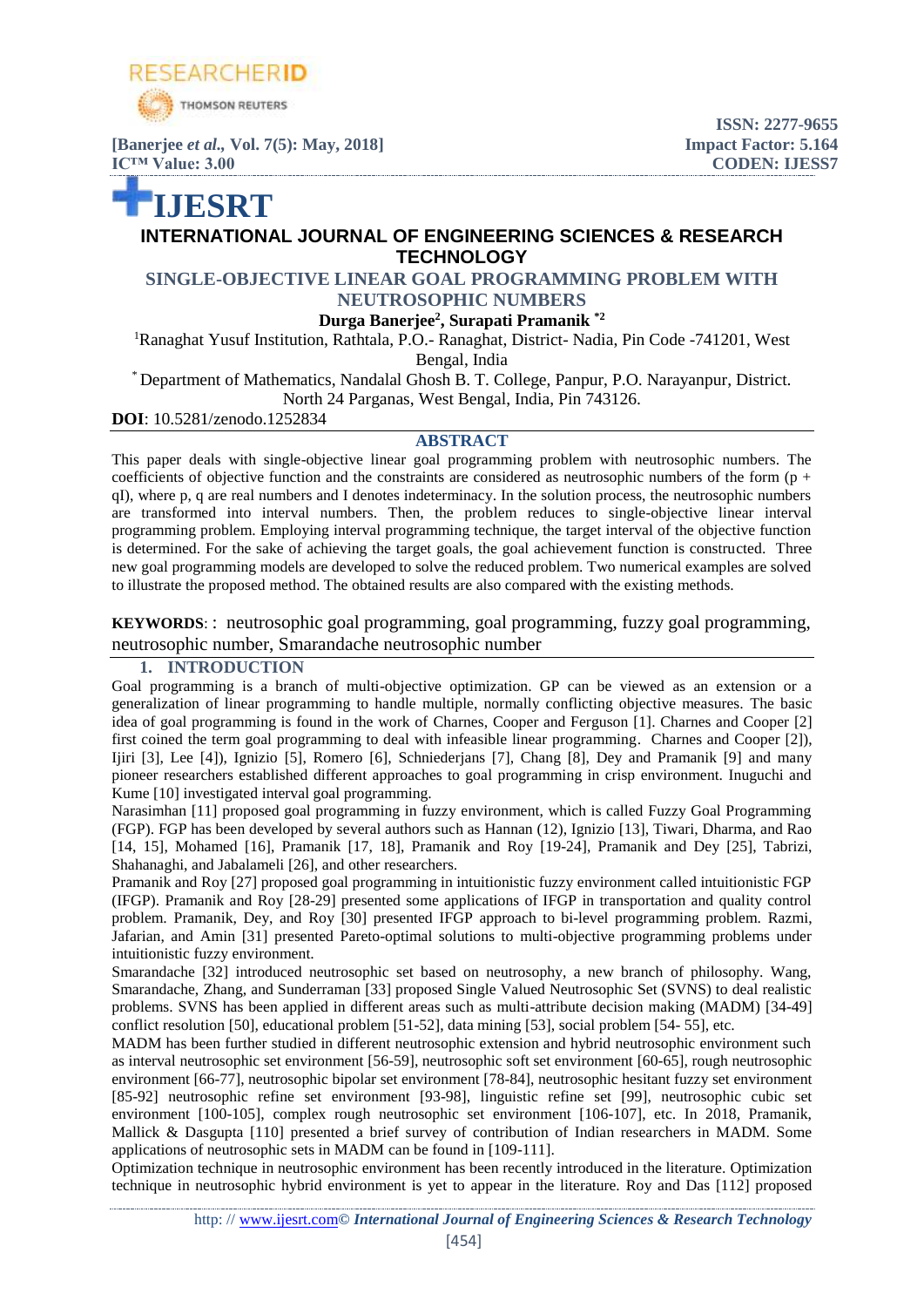

#### **[Banerjee** *et al.,* **Vol. 7(5): May, 2018] Impact Factor: 5.164 IC<sup>™</sup> Value: 3.00 CODEN: IJESS7**

**ISSN: 2277-9655**

neutrosophic multi-objective linear programming problem (MOLPP). Das and Roy [113] presented multiobjective non-linear programming problem using neutrosophic optimization technique. Hezam, Abdel-Baset, and Smarandache [114] proposed neutrosophic multi-objective programming problem using Taylor series approximation. Abdel-Baset et al. [115] proposed neutrosophic goal programming. In the studies [112-115], indeterminacy membership function was maximized. Following the studies [112-115] in the literature, Pramanik [116] contended that in real decision making situation, maximizing indeterminacy is not acceptable and the technique with minimizing indeterminacy and falsity is more realistic model. Pramanik [116] presented framework of neutrosophic goal programming by introducing three neutrosophic goal programming models. Pramanik [117] also presented framework for neutrosophic multi-objective linear programming based on the same philosophy [116] of minimizing indeterminacy and falsity simultaneously. Sarkar and Roy [118] recently presented a single objective neutrosophic optimization algorithm where indeterminacy is maximized in one model and in another model indeterminacy is minimized but their difference and impact were not studied. The neutrosophic optimization models [112-125] need further modifications to reflect the real implication in optimization technique.

Smarandache [126-127] developed Neutrosophic Number (NN) and established its basic properties. The NN is expressed in the form  $(p + qI)$ , where p, q are real numbers and *I* represents indeterminacy. Smarandache [128] defined neutrosophic interval function (thick function). Some theoretical development and application of NNs have been reported in the literature [129-133]. Ye [134] presented some basic operations of NNs and NN function. In the same study, Ye [134] developed a linear programming method with NNs and discussed production planning problem. In 2018, Ye et al. [135] formulated NN nonlinear programming.

Goal programming with neutrosophic coefficient is yet to appear in the literature. To fill the gap, we initiate the single-objective linear programming problem based on goal programming approach. The coefficients of objective function and constraints are considered as neutrosophic number of the form  $(p + q I)$ , where p, q are real number and I represents indeterminacy. The NNs are converted into interval numbers. The entire programming problem reduces to linear interval programming problem. The target interval of the number functions is constructed using the technique of interval programming. Three new neutrosophic goal programming models are developed to solve the revised problem. Three numerical examples are solved to demonstrate the feasibility, applicability and effectiveness of the proposed models.

The remainder of the paper is organized as follows: Section 2 presents some basic discussions regarding NNs, interval numbers. Section 3 recalls interval linear programming. Section 4 devotes to formulate of singleobjective linear goal programming with NNs. Section 5 presents numerical example. Section 6 presents conclusion and future scope of research.

## **II. SOME BASIC DISCUSSIONS**

Here we recall some basic definitions and properties of neutrosophic sets, single valued, neutrosophic sets, neutrosophic numbers, interval numbers.

## **2.1 Neutrosophic numbers**

A neutrosophic number [126, 127]  $\alpha = m + nI$  consists of its determinate part m and its indeterminate part nI*.* Here, m, and n are real numbers and I is indeterminacy.

$$
\alpha = p + qI
$$
, where  $I \in [I^L, I^U]$   $\therefore \alpha = [p + qI^U, p + qI^U] = [\alpha^L, \alpha^U]$  (say).

#### **Example 1:** Assume that  $\alpha = 2+3I$ , where 2 is the determinate part and 3I is the indeterminate part. Suppose  $I \in [0.1, 0.2]$ , then  $\alpha$  becomes an interval  $\alpha = [2.3, 2.6]$ . Thus for a given interval of the part I, NNs are converted into interval number.

# **2.6 Some basic properties of interval number**

Here some basic properties of interval analysis are stated below.

An interval is defined by  $\alpha = [\alpha^L, \alpha^U] = {\mathbf{x} \in \mathbb{R} \mid \alpha^L \leq \mathbf{x} \leq \alpha^U}$ , where  $\alpha^L$  and  $\alpha^U$  are left and right limit of the interval  $\alpha$  on the real line R.

Let m  $(\alpha)$  and w  $(\alpha)$  be the midpoint and the width respectively of an interval  $\alpha$ .

Then, m (
$$
\alpha
$$
) = (1/2)( $\alpha^L + \alpha^U$ ) and w ( $\alpha$ ) = ( $\alpha^U - \alpha^L$ ). (1)

The different operations [136] are defined as follows:

The scalar multiplication of  $\alpha$  is defined as: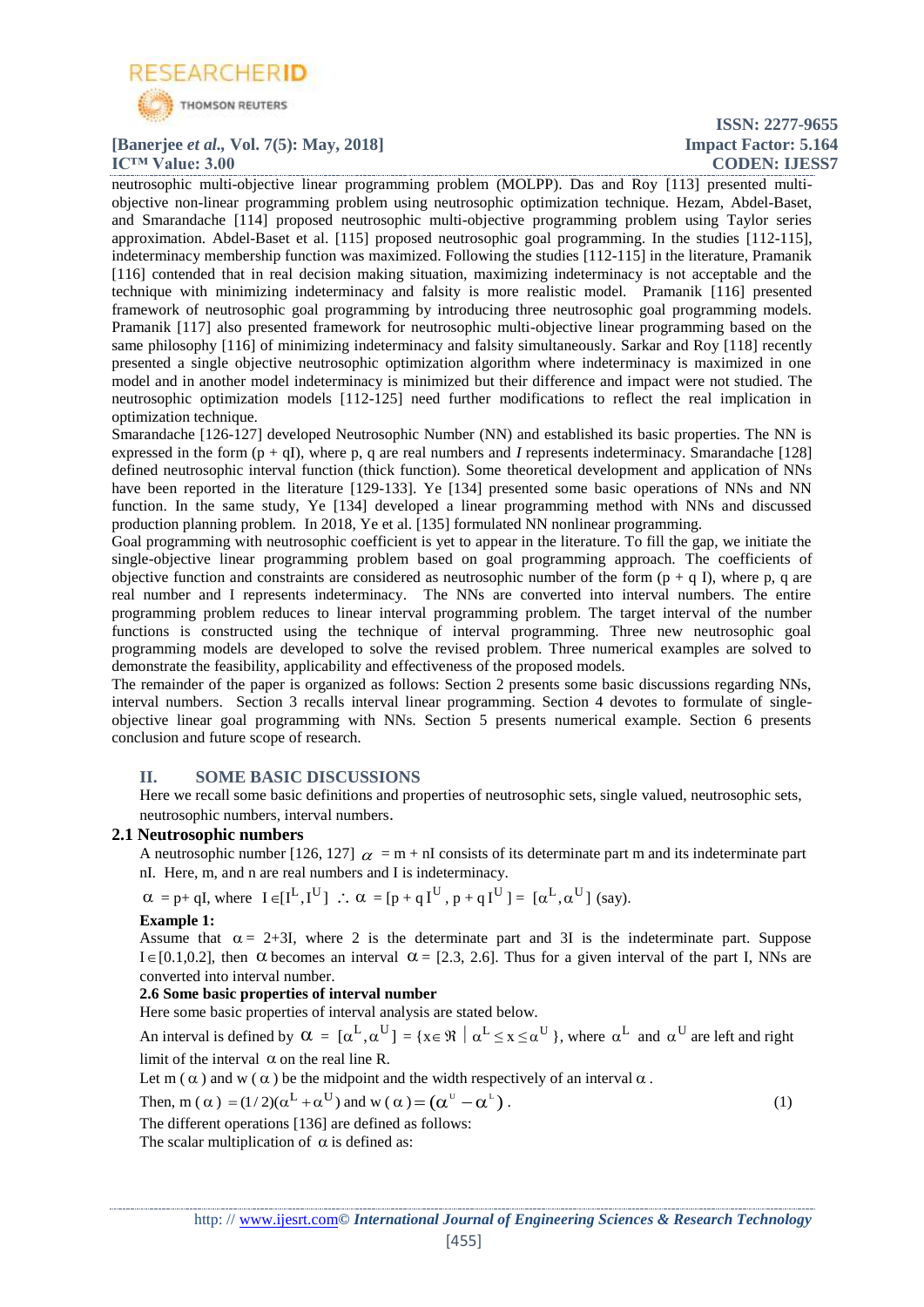

**ISSN: 2277-9655 [Banerjee** *et al.,* **Vol. 7(5): May, 2018] Impact Factor: 5.164 IC™ Value: 3.00 CODEN: IJESS7**  $L \sim U$  $[\lambda \alpha^\perp, \lambda \alpha^\cup], \lambda \geq 0$  $\lambda \alpha = \begin{cases} [\lambda \alpha^{\textrm{L}}, \lambda \alpha^{\textrm{U}}], \lambda \geq 0 \cr [\lambda \alpha^{\textrm{U}}, \lambda \alpha^{\textrm{L}}], \lambda \leq 0 \end{cases},$ (2)

Absolute value of 
$$
\alpha
$$
 is defined as  $|\alpha| = \begin{cases} [\alpha^L, \alpha^U], & \alpha^L \ge 0 \\ [0, \max(-\alpha^L, \alpha^U)], & \alpha^L < 0 < \alpha^U \\ [-\alpha^U, -\alpha^L], & \alpha^U \le 0 \end{cases}$  (3)

(iii) The binary operation '\*' are defined between two interval numbers  $\alpha = [\alpha^L, \alpha^U]$  and  $\beta = [\beta^L, \beta^U]$ 

as: 
$$
\alpha * \beta = \{x * y : x \in \alpha, y \in \beta\}
$$
 where  $\alpha^L \le x \le \alpha^U$ ,  $\beta^L \le y \le \beta^U$ .  
\n\*\*' is designated as any of the operation of four conventional arithmetic operations.  
\n**2.7 Some basic properties of NNs**  
\nHere we define some properties of NNs [126, 127].  
\nLet  $\alpha_1 = p_1 + q_1I_1$  and  $\alpha_2 = p_2 + q_2I_2$  where  $I_1 \in [I_1^L, I_1^U], I_2 \in [I_2^L, I_2^U]$  then  
\n $\therefore \alpha_1 = [p_1 + q_1I_1^L, p_1 + q_1I_1^U] = [\alpha_1^L, \alpha_1^U]$  (say) and  $\alpha_2 = [p_2 + q_2I_2^L, p_2 + q_2I_2^U] = [\alpha_2^L, \alpha_2^U]$  (say).  
\n $\alpha_1 + \alpha_2 = [\alpha_1^L + \alpha_2^L, \alpha_1^U + \alpha_2^U]$   
\n $\alpha_1 - \alpha_2 = [\alpha_1^L - \alpha_2^U, \alpha_1^U - \alpha_2^L]$   
\n $\alpha_1 * \alpha_2 = [\min(\alpha_1^L * \alpha_2^L, \alpha_1^L * \alpha_2^U, \alpha_1^U * \alpha_2^L, \alpha_1^U * \alpha_2^U), \max(\alpha_1^L * \alpha_2^L, \alpha_1^L * \alpha_2^U, \alpha_1^U * \alpha_2^L, \alpha_1^U * \alpha_2^U)]$   
\n $\alpha_1 * \alpha_2 = [\min(\alpha_1^L, \alpha_1^U) * [\frac{1}{\alpha_2^U}, \frac{1}{\alpha_2^L}]$  or  
\n $(iv)\alpha_1 + \alpha_2 = \begin{cases} [\alpha_1^L, \alpha_1^U] * [\frac{1}{\alpha_2^U}, \frac{1}{\alpha_2^L}] \\ [\min(\alpha_1^L / \alpha_2^L, \alpha_1^L / \alpha_2^U, \alpha_1^U / \alpha_2^L, \alpha_1^U / \alpha_2^U, \alpha_1^U / \alpha_2^L, \alpha_1^U / \alpha_2^U, \alpha_1$ 

#### III. **INTERVAL VALUED LINEAR PROGRAMMING**

In this section, first we recall the general model of interval linear programming.

Optimize 
$$
Z_p(\bar{Y}) = \sum_{j=1}^{n} [c_{pj}^{L}, c_{pj}^{U}] y_j
$$
,  $p = 1, 2, ..., P$  (4)

subject to

$$
\overline{A}\overline{Y}\begin{pmatrix} \geq \\ \equiv \\ \leq \end{pmatrix}\overline{b},
$$
\n
$$
\overline{Y}=(y_1, y_2, ..., y_n) \geq \overline{0}
$$
\n(6)

where  $\overline{Y}$  is a decision vector of order n x 1,  $[c_{pj}^L, c_{pj}^U]$  (j=1,2,...,n; p = 1,2,...,P) is interval coefficient of pth objective function,  $\overline{A}$  is q x n matrix,  $\overline{b}$  is q x 1 vector and  $c_{pi}^L$  and  $c_{pi}^U$  represent lower and upper bounds of the coefficients respectively.

Again, the multi objective linear programming with interval coefficients in objective functions as well as constraints can be presented as:

Optimize 
$$
Z_p(\bar{Y}) = \sum_{j=1}^{n} [c_{pj}^L, c_{pj}^U] y_j
$$
,  $p = 1, 2, ..., P$   
\nsubject to  $\sum_{j=1}^{n} [a_{kj}^L, a_{kj}^U] y_j \leq [b_k^L, b_k^U]$ ,  $k = 1, 2, ..., q$   
\n $y_j \geq 0, j = 1, 2, ..., n$  (7)

where  $\bar{Y}$  is a decision vector of order n x 1,  $[c_{Pj}^L, c_{Pj}^U]$ ,  $[b_k^L, b_k^U]$  (j = 1, 2, ..., n; k =1,2,...,q; p = 1, 2,..., P) are closed intervals.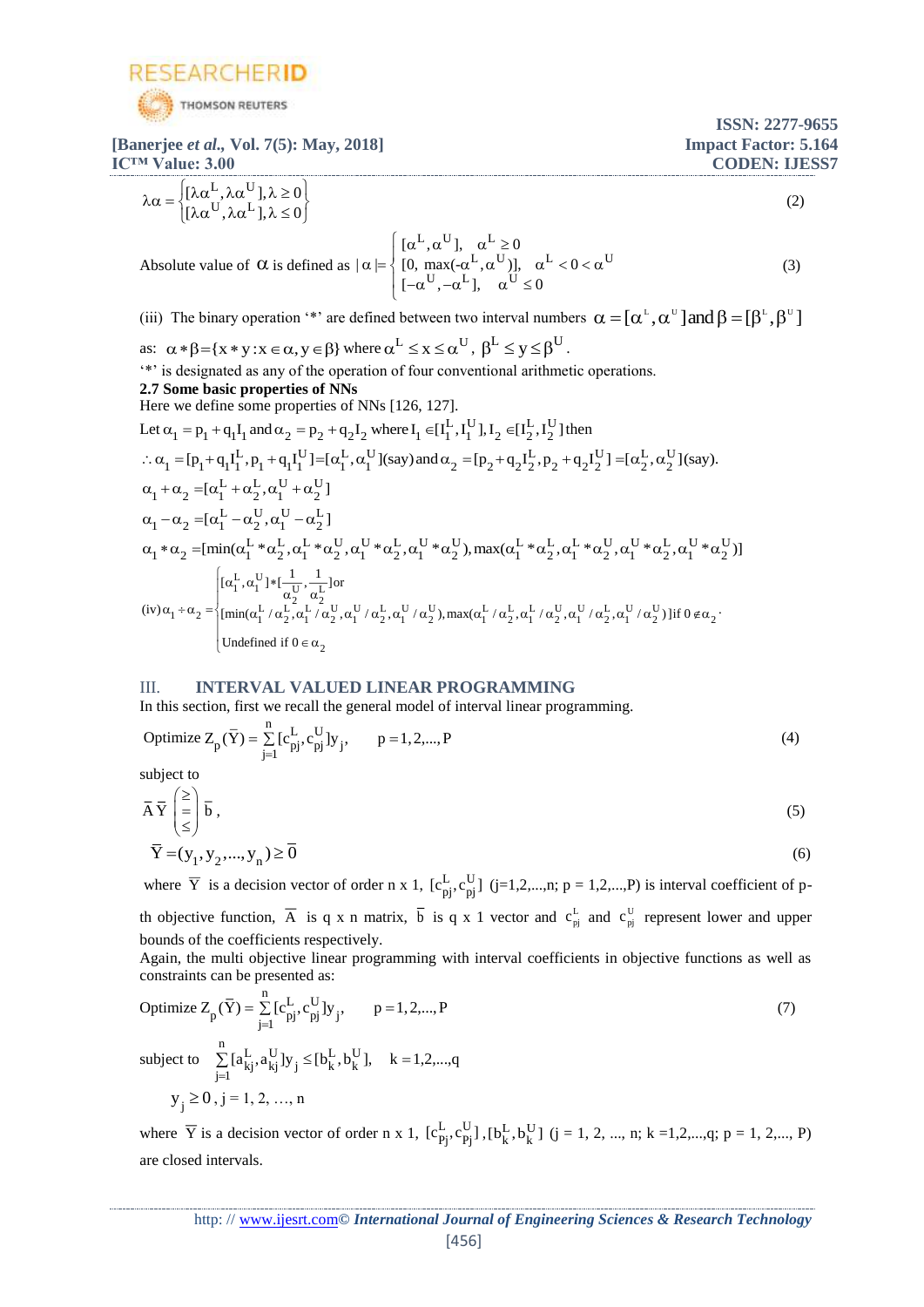

| <b>STATISTICS</b>                                                                                                | <b>ISSN: 2277-9655</b>                       |
|------------------------------------------------------------------------------------------------------------------|----------------------------------------------|
| [Banerjee <i>et al.</i> , Vol. 7(5): May, 2018]<br><b>ICTM Value: 3.00</b>                                       | <b>Impact Factor: 5.164</b><br>CODEN: LIESS7 |
| Shaocheng [137] and Ramadan [138]<br>interval<br>According to<br>the                                             | inequality<br>of<br>the form                 |
| $\sum_{i=1} [a_j^Ly_j, a_j^Uy_j] \geq [b^L, b^U] \; \forall y_j \geq 0$ can be transformed into two inequalities |                                              |
| $\sum_{i=1}^{n} a_j^L y_j \geq b^U$ , $\sum_{i=1}^{n} a_j^U y_j \geq b^L$ , $\forall y_j \geq 0$                 | (8)                                          |
| Minimization problem [136] is stated as follows:                                                                 |                                              |
| Minimize $Z_p(\bar{Y}) = \sum_{i=1}^{n} [c_{pj}^L, c_{pj}^U] y_j$ , $p = 1, 2, , P$                              | (9)                                          |
| subject to $\sum_{i=1}^{n} [a_{kj}^{L}, a_{kj}^{U}] y_j \geq [b_k^{L}, b_k^{U}], \quad k = 1, 2, , q$            |                                              |
| $y_i \ge 0$ , j = 1, 2, , n.                                                                                     |                                              |
| For the best optimal solution, we solve the problem                                                              |                                              |
| Minimize $Z_p(\bar{Y}) = \sum_{i=1}^{n} c_{pj}^{L} y_j$ , $p = 1, 2, , P$                                        | (10)                                         |
| subject to                                                                                                       |                                              |
| $\sum_{i=1}^{n} a_{kj}^{U} y_j \ge b_k^{L}$ , $k = 1, 2, , q$                                                    |                                              |
| $y_i \ge 0$ , j = 1, 2, , n.                                                                                     |                                              |
| For the worst optimal solution, we solve the problem                                                             |                                              |
| Minimize $Z_p(\bar{Y}) = \sum_{i=1}^{n} c_{pj}^U y_i$ , $p = 1, 2, , P$                                          | (11)                                         |
| subject to                                                                                                       |                                              |
| $\sum_{i=1}^{n} a_{kj}^{L} y_j \ge b_k^{U}$ , $k = 1, 2, , q$                                                    |                                              |
| $y_i \ge 0$ , j = 1, 2, , n.                                                                                     |                                              |
| Suppose, the best solution point by solving (10) is $\overline{Y}^B = (y_1^B, y_2^B, , y_n^B) \ge 0$             | (12)                                         |
| with the best objective value $Z_p^B(\overline{Y}^B) = \sum_{i=1}^n c_{pj}^L y_j^B$ , $p = 1, 2, , P$            | (13)                                         |
| Suppose, the worst solution point by solving (11) is $\overline{Y}^{W} = (y^{W}, y^{W}, , y^{W}) \ge 0$          | (14)                                         |
|                                                                                                                  |                                              |

with the worst objective value 
$$
Z_p^W(\overline{Y}^W) = \sum_{j=1}^n c_{pj}^L y_j^W
$$
,  $p = 1, 2, ..., P$  (15)

Then the optimal value of the p-th objective function is  $[Z^{\rm B}_{\rm b}, (Y^{\rm B}_{\rm b}), Z^{\rm W}_{\rm b}, (Y^{\rm W}_{\rm b})]$  $[Z_p^{\mathbf{B}}(Y^{\mathbf{B}}), Z_p^{\mathbf{W}}(Y^{\mathbf{W}})].$  (16) Now using the technique of goal programming we get the optimal solution of the problem.

## **IV. FORMULATIO OF SINGLE –OBJECTIVE LINEAR GOAL PROGRAMMING WITH NNS**

Let us consider the minimization problem as follows:

Minimize 
$$
Z(\overline{Y}) = \sum_{j=1}^{n} (a_j + I_j b_j) y_j
$$
  
\nsubject to  $\sum_{j=1}^{n} (c_{kj} + I_{kj} d_{kj}) y_j \le \alpha_K + I_k \beta_k$ , (17)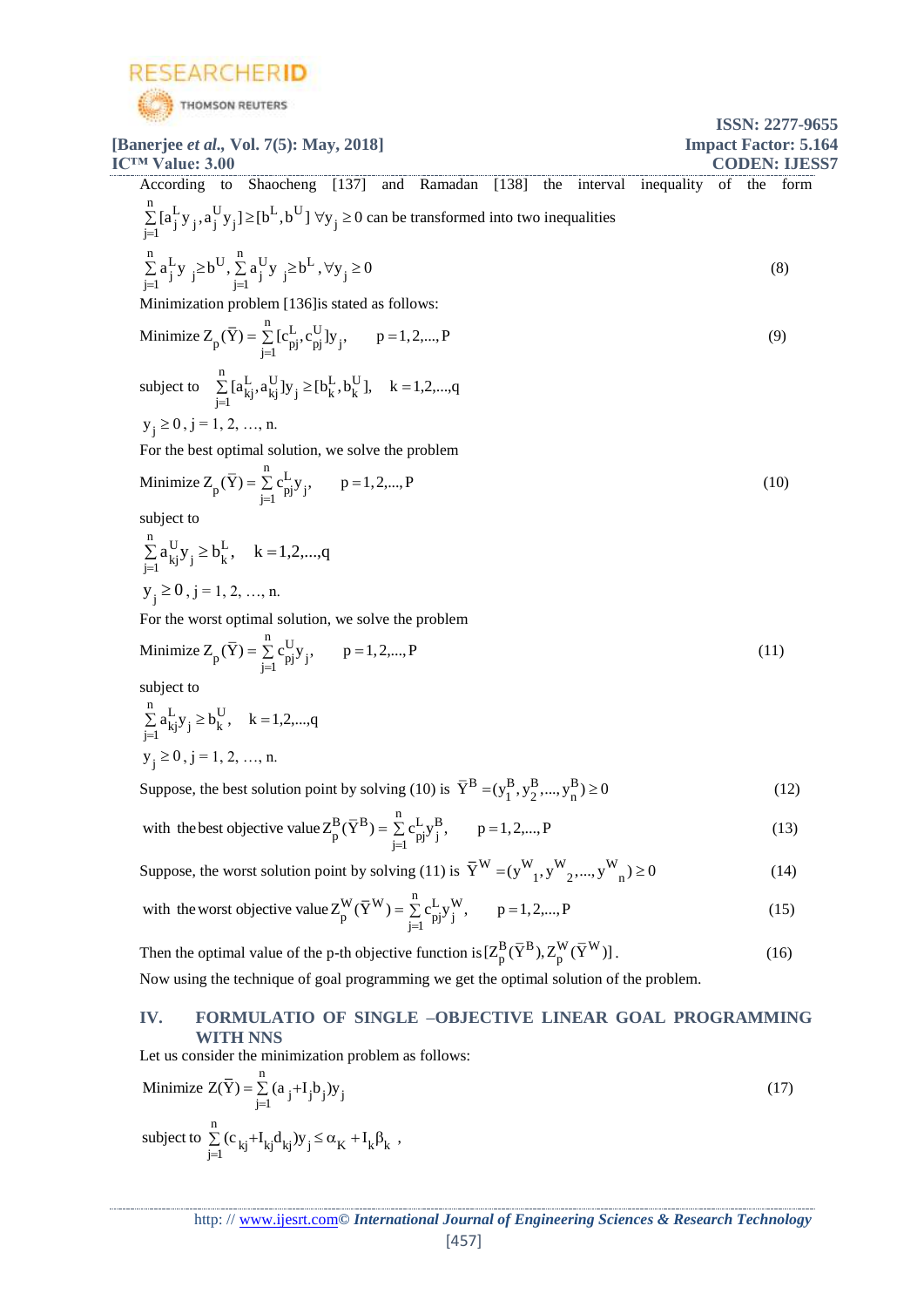

**[Banerjee** *et al.,* **Vol. 7(5): May, 2018] Impact Factor: 5.164 IC<sup>™</sup> Value: 3.00 CODEN: IJESS7** 

$$
y_{j} \ge 0, j = 1, 2, ..., n,
$$
  
\nwhere  $I_{j} \in [I_{j}^{L}, I_{j}^{U}]$  and  $I_{kj} \in [I_{kj}^{L}, I_{kj}^{U}]$   $I_{k} \in [I_{k}^{L}, I_{k}^{U}]$   $j = 1, 2, ..., n$  and  $k = 1, 2, ..., q$ .  
\nNow,  
\n
$$
Z(\overline{Y}) = \sum_{j=1}^{n} (a_{j} + I_{j}^{L}b_{j})y_{j} = \sum_{j=1}^{n} [(a_{j} + I_{j}^{L}b_{j})y_{j}, (a_{j} + I_{j}^{U}b_{j})y_{j}]
$$
\n
$$
= [\sum_{j=1}^{n} (a_{j} + I_{j}^{L}b_{j})y_{j}, \sum_{j=1}^{n} (a_{j} + I_{j}^{U}b_{j})y_{j}] = [Z^{L}, Z^{U}](say)
$$
\nwhere,  
\n
$$
\sum_{j=1}^{n} (a_{j} + I_{j}^{L}b_{j})y_{j} = Z^{L}(\overline{Y})
$$
 and 
$$
\sum_{j=1}^{n} (a_{j} + I_{j}^{U}b_{j})y_{j} = Z^{U}(\overline{Y})
$$
\nThe constraints reduce to  
\n
$$
\sum_{j=1}^{n} (c_{j} + I_{j}^{L}d_{j})y_{j} \le C_{i} + I_{j}^{R}
$$
\n(18)

$$
\sum_{j=1}^{n} (c_{kj} + I_{kj} d_{kj}) y_{j} \leq \alpha_{k} + I_{k} \beta_{k} \n\Rightarrow \left[ \sum_{j=1}^{n} (c_{kj} + I_{kj}^{L} d_{kj}) y_{j}, \sum_{j=1}^{n} (c_{kj} + I_{kj}^{U} d_{kj}) y_{j} \right] \leq \left[ \alpha_{k} + I_{k}^{L} \beta_{k}, \alpha_{k} + I_{k}^{U} \beta_{k} \right] \n\text{Let } \alpha_{k} + I_{k}^{L} \beta_{k} = b_{k}^{L}, \ \alpha_{k} + I_{k}^{U} \beta_{k} = b_{k}^{U} \n\text{Then} \left[ \sum_{j=1}^{n} (c_{kj} + I_{kj}^{L} d_{kj}) y_{j}, \sum_{j=1}^{n} (c_{kj} + I_{kj}^{U} d_{kj}) y_{j} \right] \leq \left[ b_{k}^{L}, b_{k}^{U} \right], k = 1, 2, ..., q.
$$
\n(19)

Assume that the decision maker fixes  $[Z^*L, Z^*U]$  as the target interval of the objective function Z.

Applying the procedure discussed in the Section 3, we find out the target level of the objective function Z. Thus we have,

$$
Z^U \ge Z^{*L} \text{ and } Z^L \le Z^{*U} \,. \tag{20}
$$

The goal achievement functions are written as:

$$
Z^{U} + d^{U} = -Z^{*L} \text{ and } Z^{L} + d^{L} = Z^{*U}.
$$
 (21)

Here  $d^L \geq 0$ , and  $d^U \geq 0$  are negative deviational variables.

# **GOAL PROGRAMMING MODEL I** (22)

Min 
$$
(d^U + d^L)
$$
  
\nsubject to  
\n $-Z^U(\overline{Y}) + d^U = -Z^{*L}$ ,  
\n $Z^L(\overline{Y}) + d^L = Z^{*U}$ ,  
\n $\sum_{j=1}^n (c_{kj} + I_{kj}^L d_{kj}) y_j \leq b_k^U$ ,  
\n $\sum_{j=1}^n (c_{kj} + I_{kj}^U d_{kj}) y_j \leq b_k^L$ ,  
\n $d^L \geq 0, d^U \geq 0, y_j \geq 0, j = 1, 2, ..., n, and k = 1, 2, ..., q$ .

## **GOAL PROGRAMMING MODEL II** (23)

Min  $(w^U d^U + w^L d^L)$ subject to  $-Z^{U}(\overline{Y})+d^{U}=-Z^{*L},$  $Z^L(\overline{Y}) + d^L = Z^{*U}$ ,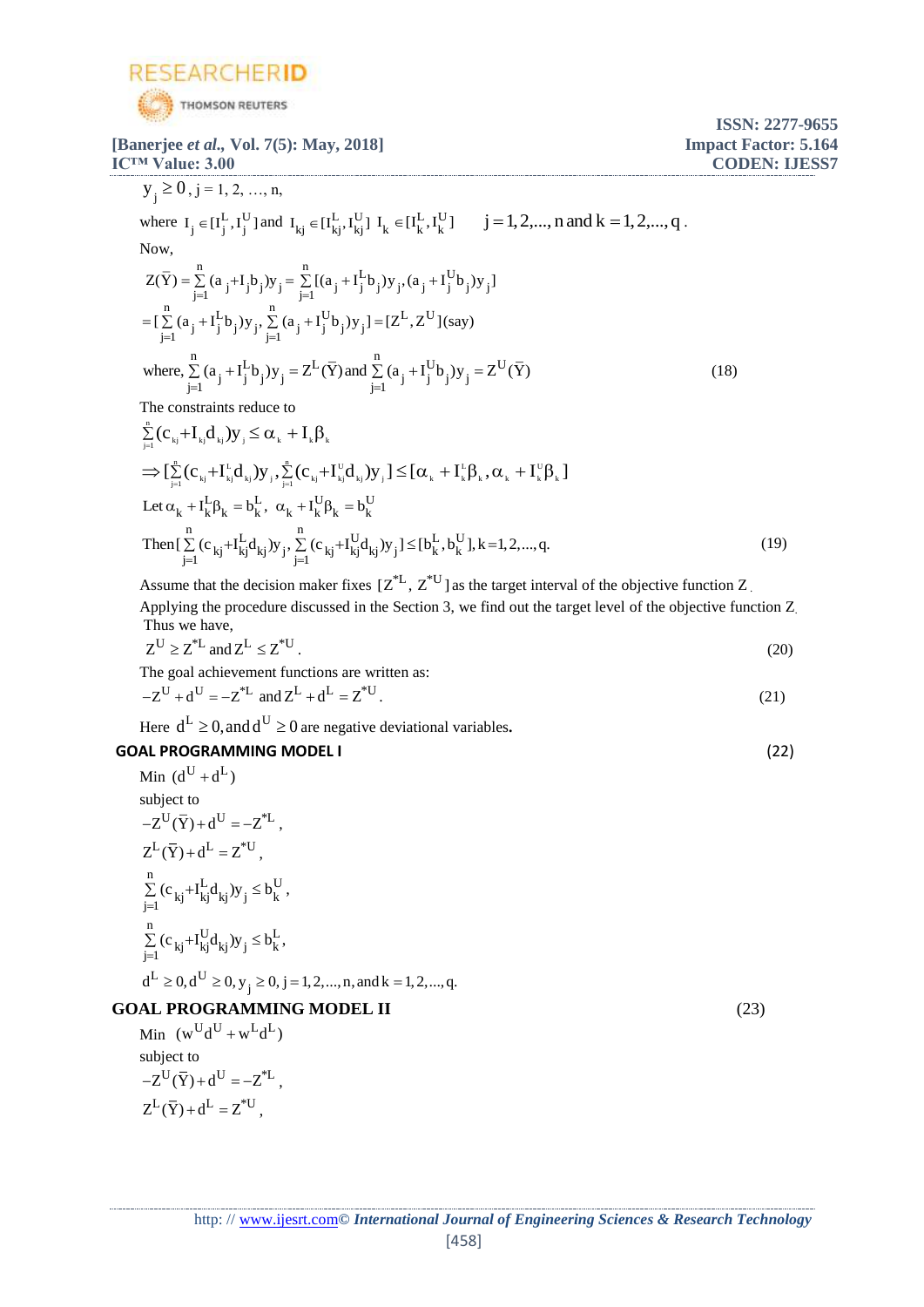

**[Banerjee** *et al.,* **Vol. 7(5): May, 2018] Impact Factor: 5.164 IC™ Value: 3.00 CODEN: IJESS7**

$$
\sum_{j=1}^{n} (c_{kj} + I_{kj}^{L} d_{kj}) y_{j} \leq b_{k}^{U},
$$
\n
$$
\sum_{j=1}^{n} (c_{kj} + I_{kj}^{U} d_{kj}) y_{j} \leq b_{k}^{L},
$$
\n
$$
d^{L} \geq 0, d^{U} \geq 0, w^{L}, w^{U}, y_{j} \geq 0, and j = 1, 2, ..., n; k = 1, 2, ..., q.
$$

Here,  $w^U, w^L$  are the numerical weight of corresponding negative deviational variables  $d^L$  and  $d^U$ respectively prescribed by decision makers.

# **GOAL PROGRAMMING MODEL III** (24)

**ISSN: 2277-9655**

# $Min \lambda$

subject to  $-Z^{U}(\bar{Y})+d^{U}=-Z^{*L}$ ,  $Z^L(\overline{Y}) + d^L = Z^{*U}$ ,  $\lambda \geq d^L$  ,  $\lambda \geq d^{\mathrm{U}}$  ,  $n$   $L_1$   $L_2$   $L_1$  $\sum_{j=1}^{\infty}$  ( $k$  kj  $k$  kj  $k$  kj  $y$  i  $y = 0$  k  $\frac{n}{D}$   $\left(\frac{1}{D}\right)$   $\frac{1}{D}$   $\frac{1}{D}$   $\frac{1}{D}$  $\sum_{j=1}^{\infty}$  ( $k$  kj  $k$  kj  $k$  kj  $y$  i  $y = 0$  k  $L \sim 10$  $d^L \ge 0, d^U \ge 0, y_j \ge 0, \text{ and } j = 1, 2, ..., n; k = 1, 2, ..., q.$  $\sum_{j=1}^{\infty} (c_{kj} + I_{kj}^{L} d_{kj}) y_{j} \leq b_{k}^{U}$ ,  $\sum_{i=1}$  (c <sub>kj</sub> + I<sub>kj</sub> d<sub>kj</sub>)y<sub>j</sub>  $\leq$  b<sub>k</sub><sup>1</sup>,  $\sum$  (c<sub>1zi</sub>+I<sub>1zi</sub>d<sub>1zi</sub>)y<sub>3</sub>  $\leq$ 

## **V. NUMERICAL EXAMPLES**

## **Example I**

We consider an application in production planning studied by Ye [134].

"*A company manufactures two types of products: Types A and B. To manufacture Type A, its each product needs 9-kgmaterial, 3 + 0.3I working hours, and 4 + 0.4I kW power on the machine 1, and then, each product in Type A can obtain 60 + 6I\$ profits, where the indeterminacy I may be*

*Considered as a possible range within the interval [0,1] under some specified situation. In Type B,each product needs 4-kg material, 10 working hours, and 5kW power on the machine 2, and then, each product* 

*in Types B can obtain 120\$ profits. If the company can provide 360-kg material, 300 working hours, and 200kW power per day, then the company needs how much products in Types A and B must be manufactured, respectively, for each day so as to obtain the maximum profit*".

Let the two types A and B manufacture per day be  $x_1$  and  $x_2$  pieces, respectively. For this case, the NN linear programming model is presented as follows:

Max  $Z(X, I) = (60+6I)x_1 + 120x_2$ ,

Subject to

 $9x_1 + 4x_2 \leq 360$ ,

 $(3+0.3I) x_1 + 10 x_2 \le 300$ ,

 $(4+0.4I)$   $x_1+5x_2 \le 200$ ,

 $x_1 \geq 0, x_2 \geq 0, I \in [0,1].$ 

The problem can be presented as follows:

```
Max Z(X) = [60x_1 + 120x_2, 66x_1 + 120x_2],
```
Subject to

 $9x_1 + 4x_2 \leq 360$ ,

 $[3x_1 + 10x_2, 3.3x_1 + 10x_2] \leq 300$ ,

 $[4x_1+5x_2, 4.4x_1+5x_2] \leq 200$ 

 $x_1 \geq 0, x_2 \geq 0, I \in [0,1].$ 

The problem can be transformed into minimization type as follows: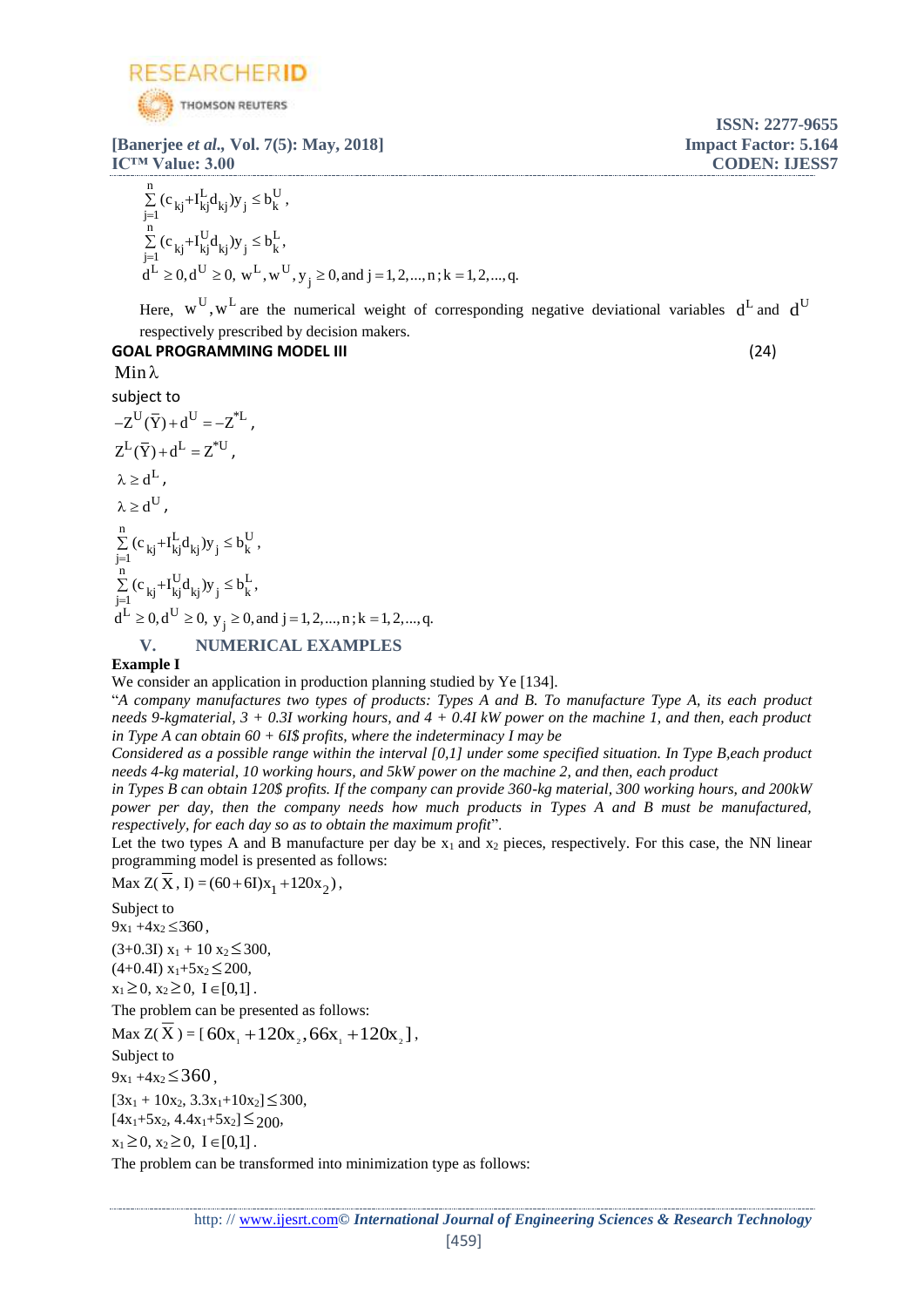

**IC™ Value: 3.00 CODEN: IJESS7**  $-Z(\overline{X}) = [-66x_1 - 120x_2, -60x_1 - 120x_2] = [Z^L, Z^U]$ Subject to  $-9x_1 -4x_2 \ge -360$ ,  $[-3.3x_1-10x_2,-3x_1-10x_2] \geq -300,$  $[-4.4x_1-5x_2,-4x_1-5x_2] \ge -200$  $x_1 \ge 0, x_2 \ge 0.$ For best solution: Min  $Z^L(\bar{X}) = (-66x_1 - 120x_2)$  $-9x_1 - 4x_2 \ge -360$ ,  $-3x_1 - 10x_2 \geq -300$  $-4x_1-5x_2 \ge -200$  $x_1 \geq 0, x_2 \geq 0,$ Solving the above model, the obtained solution is Min  $Z^U = -4200$  at (20, 24). For worst solution: Min  $Z^U(\bar{X}) = (-60x_1 - 120x_2)$  $-9x_1 - 4x_2 \ge -360$ ,  $-3.3x_1-10x_2 \ge -300$  $-4.4x_1 - 5x_2 \ge -200$ ,  $x_1 \ge 0$ ,  $x_2 \ge 0$ , Solving the above model, the obtained solution is Min  $Z^U = -3970.91$  at (18.18, 24). Then the optimal value would be between [-4200, -3970.91]. The optimal value of the original maximization problem would be between [3970.91, 4200]. The objective functions with targets can be written as:

$$
-66x_1 - 120x_2 \le -4000, -60x_1 - 120x_2 \ge -4200
$$

The goal functions with targets can be written as:

 $-66x_1 - 120x_2 + d^2 = -4000,$  $60x_1 + 120x_2 + d^v = 4200$ 

 $d^L > 0$   $d^U > 0$ 

Using the goal programming model (22) for single objective, the GP Model I is presented as follows: **GP Model I**

 $Min(d^L + d^U)$  $-66x_1 - 120x_2 + d^L = -4000,$  $60x_1 + 120x_2 + d^U = 4200,$  $-9x_1 -4x_2 \ge -360$ ,  $-3.3x_1-10x_2 \ge -300$ ,  $-4.4x_1 - 5x_2 \geq -200$  $-3.3x_1-10x_2 \ge -300$ ,  $-4.4x_1 - 5x_2 \ge -200$  $x_1 \geq 0, x_2 \geq 0,$  $d^L \geq 0$ ,  $d^U \geq 0$ Using the goal programming model (23) for single objective, the GP Model II is presented as follows:

## **GP Model II**

 $Min(w^L d^L + w^U d^U)$  $-66x_1 - 120x_2 + d^L = -4000,$  $60x_1 + 120x_2 + d^U = 4200,$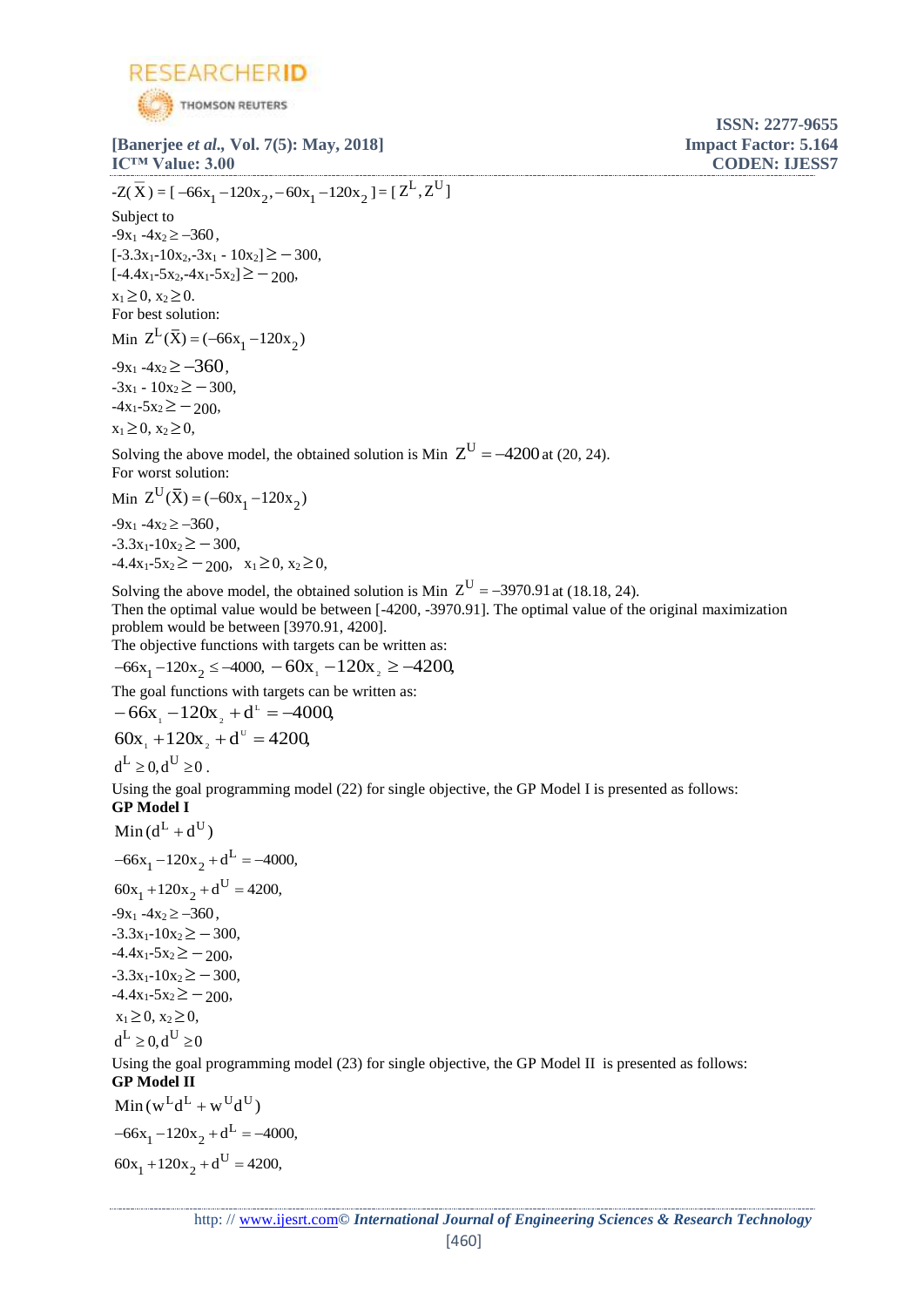

 $-9x_1 - 4x_2 \ge -360$ ,  $-3.3x_1-10x_2 \ge -300$ ,  $-4.4x_1 - 5x_2 \ge -200$  $-3.3x_1-10x_2 \ge -300$ ,  $-4.4x_1 - 5x_2 \ge -200$  $x_1 \geq 0, x_2 \geq 0,$  $d^L \geq 0, d^U \geq 0$ ,  $w^L \geq 0$ ,  $w^U \geq 0$ . Using the goal programming model (24) for single objective, the GP Model III is presented as follows: **GP Model III**  $Min \lambda$  $-66x_1 - 120x_2 + d^L = -4000,$  $60x_1 + 120x_2 + d^U = 4200,$  $-9x_1 - 4x_2 \ge -360$ .  $-3.3x_1-10x_2 \ge -300$ ,  $-4.4x_1 - 5x_2 \ge -200$  $-3.3x_1-10x_2 \ge -300$  $-4.4x_1 - 5x_2 \ge -200$  $x_1 \geq 0, x_2 \geq 0,$ 

The obtained optimal solutions from the proposed three GP Models are shown in Table 1.

**Table 1: Optimal solution for**  $I \in [0,1]$ 

| Goal Programming model     |                     | $\mathbf{v}$ |
|----------------------------|---------------------|--------------|
| Goal programming Model I   | [3909.12, 4000.032] | (15.152, 25) |
| Goal programming Model II  | [3909.12, 4000.032] | (15.152, 25) |
| Goal programming Model III | [3970.92, 4080.012] | (18.182, 24) |

For  $I = 0$ , the problem reduces to Max  $Z(X) = (60x_1 + 120x_2)$ 

 $d^L \geq 0, d^U \geq 0 \ \lambda \geq d^L, \lambda \geq d^U.$ 

 $9x_1 + 4x_2 \leq 360$ ,

 $3x_1 + 10x_2 \leq 300$ ,

 $4x_1+5x_2 \leq 200$ ,  $x_1 \geq 0$ ,  $x_2 \geq 0$ ,

Solving the above model, the obtained solution is Max  $Z = 4080$  at (20, 24).

The comparison between proposed model and the existing model of Ye [134] is shown in the Table 2.

Table 2: Comparison between the proposed models and Ye  $[134]$   $I \in [0,1]$ 

| Method             | Max Z               |
|--------------------|---------------------|
| Proposed model I   | [3909.12, 4000.032] |
| Proposed model II  | [3909.12, 4000.032] |
| Proposed model III | [3970.92, 4080.012] |
| Ye [132]           | [3971, 4080]        |

## **Example III**

Consider a NNLP problem studied by Ye [134] with two variables (unknowns)  $x_1$  and  $x_2$  which is stated as follows:

Max  $Z(X) = 5x_1 + (4+I)x_2$ ,

Subject to  $x_1 + 3x_2 \leq 90$ ,  $2x_1 + (1+I) x_2 \le 80$ ,  $x_1+x_2 \leq 45$ ,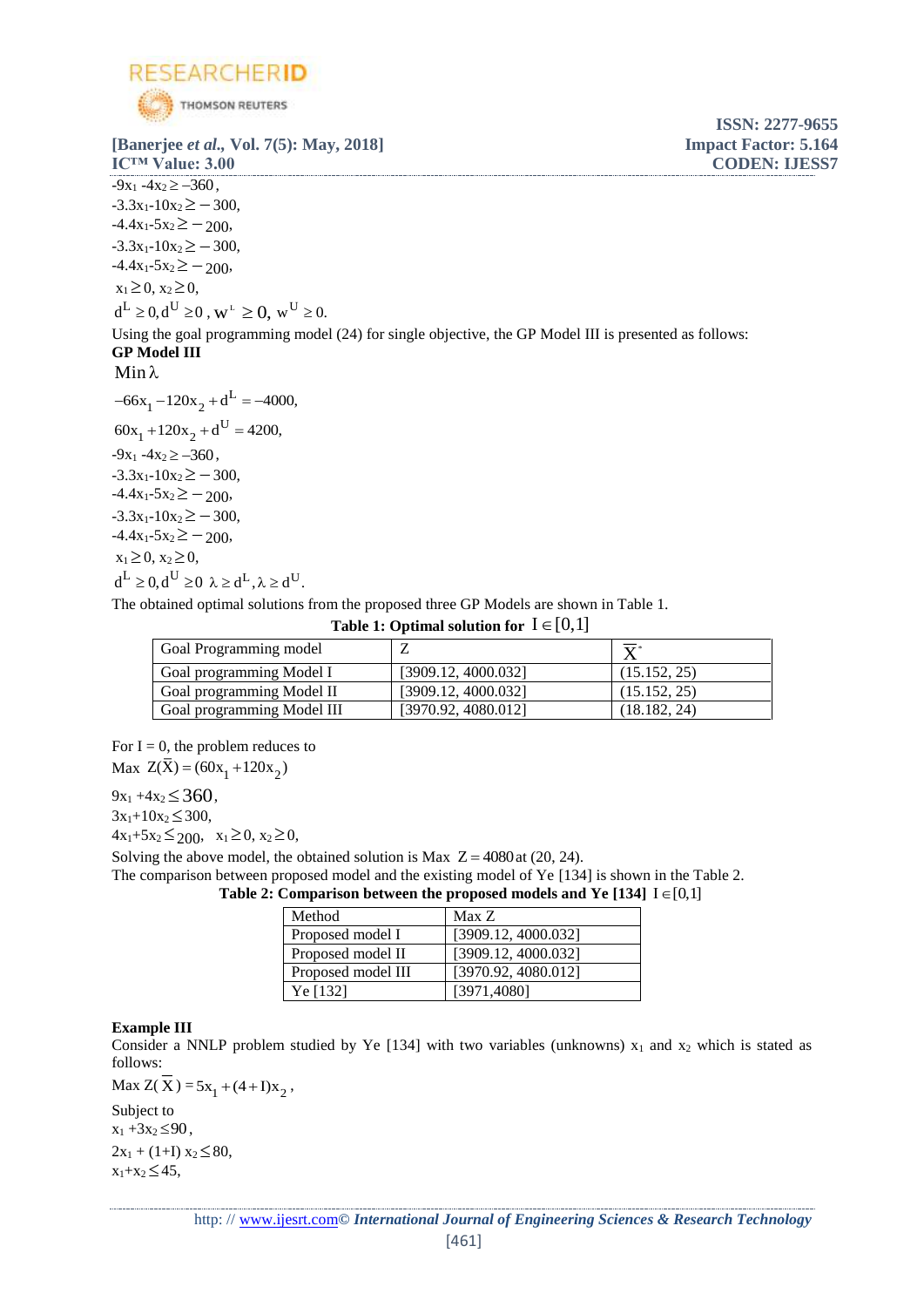

**[Banerjee** *et al.,* **Vol. 7(5): May, 2018] Impact Factor: 5.164 IC™ Value: 3.00 CODEN: IJESS7**  $x_1 \geq 0, x_2 \geq 0, I \in [0, 0.1].$  $Z(X) = [5x_1 + 4x_2, 5x_1 + 4x_2],$ Subject to  $x_1 + 3x_2 \leq 90$ ,  $[2x_1 + x_2, 2x_1 + 1.1x_2] \leq 80,$  $x_1+x_2 \leq 45$ ,  $x_1 \geq 0, x_2 \geq 0, I \in [0, 0.1].$  $-Z(X) = [-5x_1 - 4.1x_2, -5x_1 - 4x_2] = [Z_1^L, Z_1^U]$  $-5x_1 - 4.1x_2 - 5x_1 - 4x_2 = [Z_1^L, Z_1^U],$ Subject to  $-x_1 - 3x_2 \ge -90$ ,  $[-2x_1-1.1x_2, -2x_1 - x_2] \geq -80,$  $-x_1-x_2 \ge -45$ ,  $x_1 \ge 0$ ,  $x_2 \ge 0$ . For worst solution: Min  $Z^U(\bar{X}) = (-5x_1 - 4x_2)$  $-x_1 - 3x_2 \ge -90$ ,  $-2x_1-1.1x_2 \geq -80$ ,  $-x_1-x_2 \ge -45$ ,  $x_1 \ge 0$ ,  $x_2 \ge 0$ . Solving the above model, the obtained solution is Min  $Z^U = -213$  at (33.89, 11.11). For best solution: Min  $Z^L(\bar{X}) = (-5x_1 - 4.1x_2)$  $-x_1 - 3x_2 \ge -90$ ,  $-2x_1-x_2 \ge -80$ ,  $-x_1-x_2 \ge -45$ ,  $x_1 \ge 0$ ,  $x_2 \ge 0$ . Solving the above model, the obtained solution is Min  $Z^L = -216$  at (35, 10). Then the optimal value would be between [-216, -213]. The optimal value of the original maximization problem would be between [213, 216]. The objective functions with targets can be written as:  $-5x_1 - 4.1x_2 \le -213$ ,  $-5x_1 - 4x_2 \ge -216$ , The goal functions with targets can be written as:  $-5x_1 - 4.1x_2 + d^2 = -213$  $5x_1 + 4x_2 + d^0 = 216$  $d^L > 0$ ,  $d^U > 0$ . Using the goal programming model (22) for single objective, the GP Model I has been described as follows: **GP Model I**  $Min(d^L + d^U)$  $-5x_1 - 4.1x_2 + d^2 = -213$  $5x_1 + 4x_2 + d^0 = 216$  $-x_1 - 3x_2 \ge -90$ .  $-2x_1-x_2 \ge -80$ ,  $-2x_1-1.1x_2 \geq -80$  $-x_1-x_2 \ge -45$ ,  $x_1 \geq 0, x_2 \geq 0.$  $d^L \geq 0$ ,  $d^U \geq 0$ Using the goal programming model (23) for single objective, the GP Model II is presented as follows:

**ISSN: 2277-9655**

**GP Model II**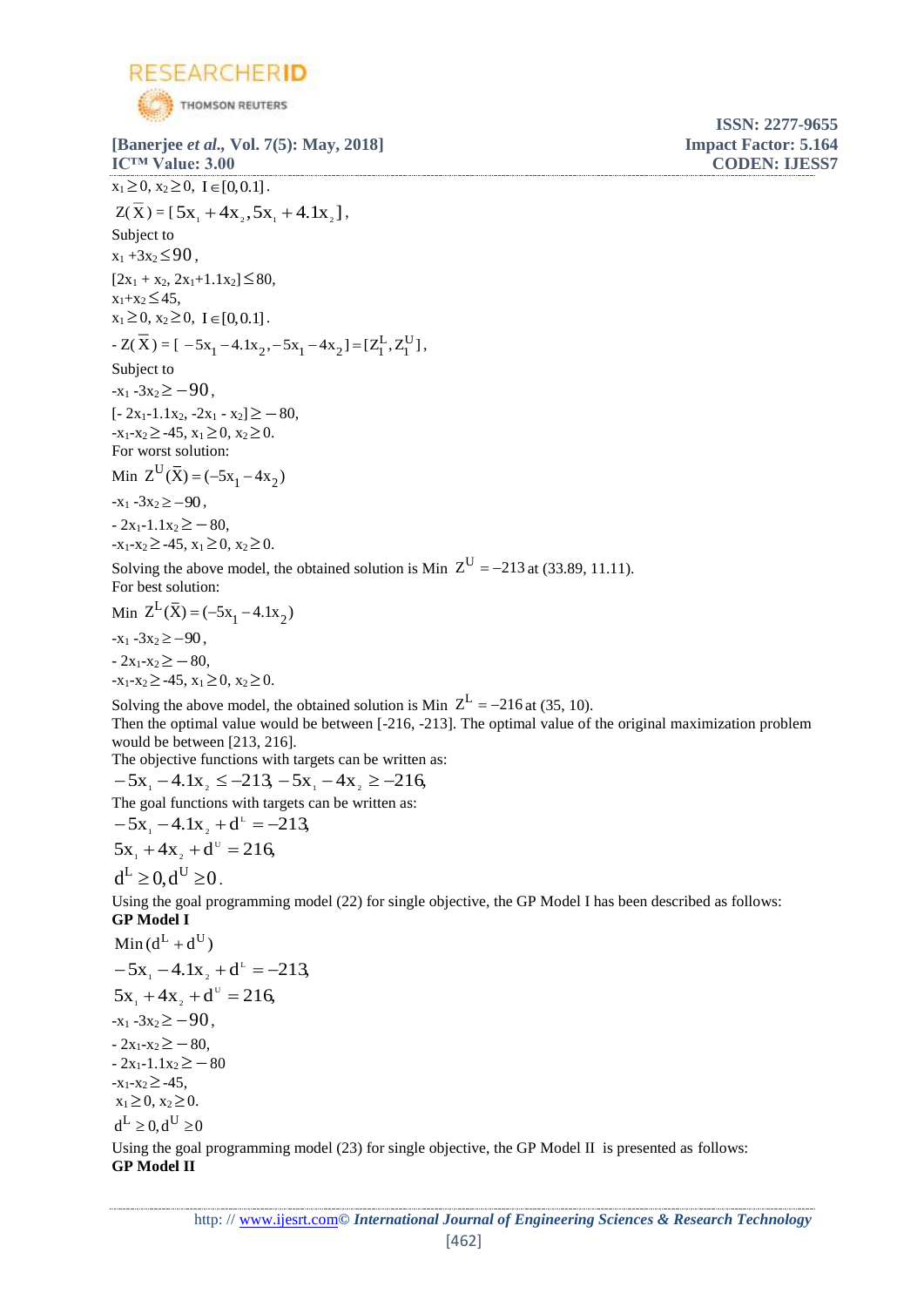

**[Banerjee** *et al.,* **Vol. 7(5): May, 2018] Impact Factor: 5.164 IC™ Value: 3.00 CODEN: IJESS7**

**ISSN: 2277-9655**

 $Min(w^L d^L + w^U d^U)$  $-5x_1 - 4.1x_2 + d^2 = -213$  $5x_1 + 4x_2 + d^0 = 216$  $-x_1 - 3x_2 \ge -90$ .  $-2x_1-x_2 \geq -80$  $-2x_1-1.1x_2 \geq -80$  $-x_1-x_2 \ge -45$ ,  $d^L \ge 0, d^U \ge 0$ ,  $w^L \ge 0$ ,  $w^U \ge 0$ ,  $x_1 \ge 0$ ,  $x_2 \ge 0$ . Using the goal programming model (24) for single objective, the GP Model III is presented as follows: **GP Model III**  $Min \lambda$  $-5x_1 - 4.1x_2 + d^2 = -213$  $5x_1 + 4x_2 + d^0 = 216$  $-x_1 - 3x_2 \ge -90$ ,  $-2x_1-x_2 \geq -80$  $-2x_1-1.1x_2 \geq -80$  $-x_1-x_2 \ge -45$ ,  $\lambda \ge d^L, \lambda \ge d^U$ ,

 $d^L \ge 0, d^U \ge 0$ ,  $x_1 \ge 0, x_2 \ge 0.$ 

The obtained optimal solutions from the proposed three GP Models are shown in Table 3.

**Table 3: Optimal solution for**  $I \in [0,0.1]$ 

| Goal programming model     |                   | $\mathbf{v}$   |
|----------------------------|-------------------|----------------|
| Goal programming Model I   | [212.02, 212.983] | (34.70, 9.63)  |
| Goal programming Model II  | [212.02, 212.983] | (34.70, 9.63)  |
| Goal programming Model III | [213.89, 215.001] | (33.89, 11.11) |

The comparison between proposed model and the existing model of Ye [134] is shown in the Table 4. **Table 4: Comparison between the proposed GP Models and Ye** [134].

| Method             | Max Z             |
|--------------------|-------------------|
| Proposed model I   | [212.02, 212.983] |
| Proposed model II  | [212.02, 212.983] |
| Proposed model III | [213.89, 215.001] |
| Ye [134]           | [170, 270]        |

## **VI. CONCLUSION**

This paper has presented single-objective linear goal programming problem with neutrosophic numbers as coefficients of both objective functions and constraints. The neutrosophic coefficient of the form  $p+ qI$  is converted into interval coefficient with the prescribed range of I. Adopting the concept of solving linear interval programming problem, three new neutrosophic goal programming models have been developed and solved by considering two numerical examples. Comparative analysis with the existing models has been provided.

We hope that the proposed method for solving single-objective linear goal programming with neutrosophic coefficients will open up a new way for the future research work on neutrosophic optimization technique. Using this approach many areas involving neutrosophic number of the form  $p + qI$  can be explored. The proposed model can be extended to multi-objective programming problem with neutrosophic numbers.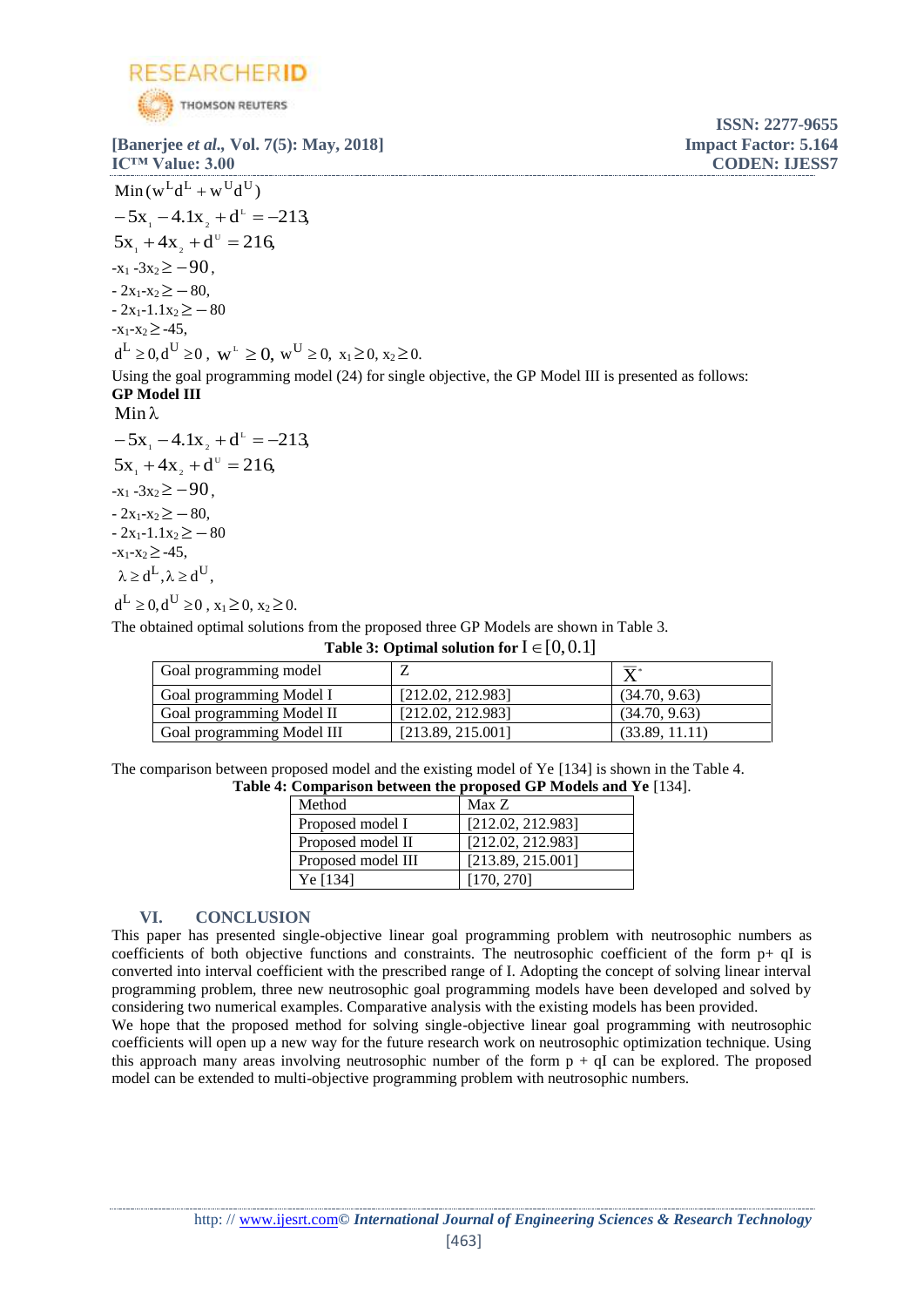

**ISSN: 2277-9655**

## **[Banerjee** *et al.,* **Vol. 7(5): May, 2018] Impact Factor: 5.164 IC<sup>™</sup> Value: 3.00 CODEN: IJESS7**

**VII. REFERENCES** [1] Charnes, A., Cooper, W. W., & Ferguson, A. (1955). Optimal estimation of executive compensation by linear programming. *Management Science, 1*, 138-151.

- [2] Charnes, A., & Cooper, W. W. (1961). *Management models and industrial applications of linear programming I and II*. New York:Wiley.
- [3] Ijiri, Y. (1965). *Management goals and accounting for control.* Amsterdam: North-Holland Publication.
- [4] Lee, S. M. (1972). *Goal programming for decision analysis*. Philadelphia: Auerbach Publishers.
- [5] Ignizio, J. P. (1976). Goal *programming and extensions*. Lexington, Massachusetts: D. C. Health.
- [6] Romero, C. (1991). *Handbook of critical issues in goal programming*. Oxford: Pergamon Press.
- [7] Schniederjans M. J. (1995). *Goal programming: Methodology and applications: methodology and applications*. Boston: Kluwer Academic Publishers.
- [8] *Chang, C. T.* (2007). Multi-choice goal programming. *[Omega](http://www.sciencedirect.com/science/journal/03050483)*, 35(4), 389-396.
- [9] Dey, P. P., & Pramanik, S. (2011). Goal programming approach to linear fractional bilevel programming problem based on Taylor series approximation. *International Journal of Pure and Applied Sciences and Technology*, *6*(2), 115-123.
- [10] Inuiguchi, M., & Kume, Y. (1991). Goal programming problems with interval coefficients and target intervals. *European Journal Operational Research, 52*, 345 – 361.
- [11] Narasimhan, R. (1980). Goal programming in a fuzzy environment. *Decision Sciences, 11*, 325 – 336.
- [12] Hannan, E. L. (1981). On fuzzy goal programming. *Decision Sciences*, *12* (3), 522 531.
- [13] Ignizio, J. P., (1982). On the re discovery of fuzzy goal programming. *Decision Sciences, 13*, 331 336.
- [14] Tiwari, R. N., Dharma, S., & Rao, J. R. (1986). Priority structure in fuzzy goal programming. *Fuzzy Sets and Systems, 19*, 251 – 259.
- [15] Tiwari, R. N., Dharma, S., & Rao, J. R. (1987). Fuzzy goal programming an additive model. *Fuzzy Sets and Systems, 24*, 27 – 34.
- [16] Mohamed, R. H. (1997). The relationship between goal programming and fuzzy programming. *Fuzzy Sets and Systems, 89*, 215 – 222.
- [17] Pramanik, S. (2012). [Bilevel programming problem with fuzzy parameters: a fuzzy goal programing](javascript:void(0))  [approach](javascript:void(0))*. Journal of Applied Quantitative Methods*, *7 (1)*, 09-24.
- [18] [Pramanik,](https://scholar.google.co.in/citations?user=vLGVDYgAAAAJ&hl=en&oi=sra) S. (2015). [Multilevel programming problems with fuzzy parameters: a fuzzy goal](http://search.proquest.com/openview/84f003afaf160622736515feec0d1f40/1?pq-origsite=gscholar&cbl=136216)  [programming approach.](http://search.proquest.com/openview/84f003afaf160622736515feec0d1f40/1?pq-origsite=gscholar&cbl=136216) *International Journal of Computer Applications*, *122 (21)*, 34-41.
- [19] Pramanik, S., & Roy, T. K. (2005). A fuzzy goal programming approach for multi-objective capacitated transportation problem. Tamsui Oxford Journal of Management Sciences, 21(1), 75-88.
- [20] Pramanik, S., & Roy, T. K. (2005) A goal programming procedure for solving unbalanced transportation problem having multiple fuzzy goals. Tamsui Oxford Journal of Management Sciences, 21(2), 37-52.
- [21] Pramanik, S. & Roy, T. K. (2005). An intuitionistic fuzzy goal programming approach to vector optimization problem. *Notes on Intuitionistic Fuzzy Sets*, *11*(5), 01-14.
- [22] Pramanik, S. & Roy, T. K. (2006). A fuzzy goal programming technique for solving multi-objective transportation problem. *Tamsui Oxford Journal of Management Sciences*, *22* (1), 67-89.
- [23] Pramanik, S. & Roy, T. K. (2007). A fuzzy goal programming approach for multilevel programming problems. *European Journal of Operational Research, 176* (2), 1151 – 1166.
- [24] Pramanik, S. & Roy, T. K. (2008). Multiobjective transportation model with fuzzy parameters: a priority based fuzzy goal programming. *Journal of Transportation Systems Engineering and Information Technology*, *8* (3), 40-48. [http://dx.doi.org/10.1016/S1570-6672\(08\)60023-9.](http://l.facebook.com/l.php?u=http%3A%2F%2Fdx.doi.org%2F10.1016%2FS1570-6672%2808%2960023-9&h=OAQE_jtTI&s=1)
- [25] Pramanik, S., & Dey, P. P. (2011). Quadratic bi-level programming problem based on fuzzy goal programming approach. *International Journal of Software Engineering & Applications*, *2*(4), 41 – 59.
- [26] Tabrizi, B. B., Shahanaghi, K., Jabalameli, M. S. (2012). Fuzzy multi-choice goal programming. *[Applied Mathematical Modelling](http://www.sciencedirect.com/science/journal/0307904X)*, *36 (4),* 1415-1420.
- [27] Pramanik, S. & Roy, T. K. (2005). An intuitionistic fuzzy goal programming approach to vector optimization problem. *Notes on Intuitionistic Fuzzy Sets*, *11(5)*, 01-14.
- [28] Pramanik, S. & Roy, T. K. (2007). Intuitionist fuzzy goal programming and its application in solving multi-objective transportation problem. *Tamsui Oxford Journal of Management Sciences*, *23 (1)*, 1-17.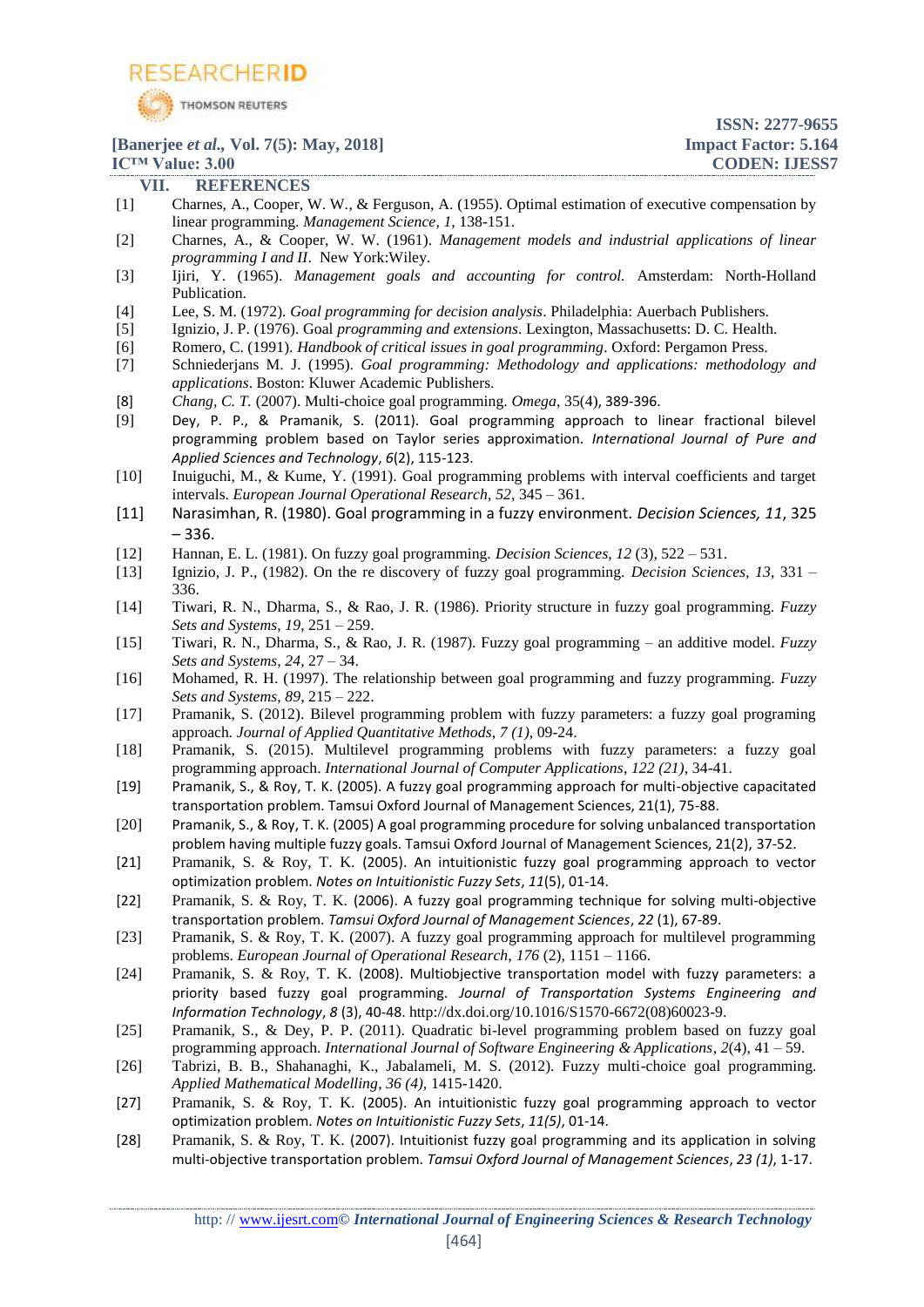

- [29] Pramanik, S. & Roy, T. K. (2007). An intuitionistic fuzzy goal programming approach for a quality control problem: a case study. *Tamsui Oxford Journal of Management Sciences*, *23 (3)*, 1-18.
- [30] Pramanik, S., Dey, P. P., & Roy, T.K. (2011). Bilevel programming in an intuitionistic fuzzy environment. *Journal of Technology*, *XXXXII*, 103-114.
- [31] [Razmi,](http://www.sciencedirect.com/science/article/pii/S0957417416304481#!) J., Jafarian, E. & Amin, S. H. (2016). An intuitionistic fuzzy goal programming approach for finding Pareto-optimal solutions to multi-objective programming problems. *Expert Systems with Applications*, *65*, 181-193.
- [32] Smarandache, F. (1998). *Neutrosophy: neutrosophic probability, set, and logic*. Rehoboth: American Research Press.
- [33] Wang, H., Smarandache, F., Zhang, Y. Q., & Sunderraman, R. (2010). Single valued neutrosophic sets. *Multi-space and Multi-structure, 4*, 410–413.
- [34] Biswas, P., Pramanik, S., & Giri, B.C. (2014). Entropy based grey relational analysis method for multi-attribute decision making under single valued neutrosophic assessments. *Neutrosophic Sets and Systems*, *2*, 102-110.
- [35] Biswas, P., Pramanik, S., & Giri, B.C. (2014). A new methodology for neutrosophic multi-attribute decision-making with unknown weight information. *Neutrosophic Sets and Systems*, *3*, 44-54.
- [36] Biswas, P., Pramanik, S., & Giri, B.C. (2015). Cosine similarity measure based multi-attribute decision-making with trapezoidal fuzzy neutrosophic numbers. *Neutrosophic Sets and Systems*, *8*, 46- 56.
- [37] Biswas, P., Pramanik, S., & Giri, B.C. (2016). TOPSIS method for multi-attribute group decision making under single-valued neutrosophic environment. *Neural Computing and Applications, 27(3*), 727-737.
- [38] Biswas, P., Pramanik, S., & Giri, B. C. (2016). Value and ambiguity index based ranking method of single-valued trapezoidal neutrosophic numbers and its application to multi-attribute decision making. *Neutrosophic Sets and Systems, 12*, 127-138.
- [39] Broumi, S., & Smarandache, F. (2014). Single valued neutrosophic trapezoid linguistic aggregation operators based multi-attribute decision making. *Bulletin of Pure &Applied Sciences- Mathematics and Statistics*, *33e (2)*, 135-155. doi: 10.5958/2320-3226.2014.00006.X
- [40] Kharal, A (2014). A neutrosophic multi-criteria decision making method. *New Mathematics and Natural Computation*, 10(2), 143–162.
- [41] Mondal, K., & Pramanik, S. (2015). Neutrosophic tangent similarity measure and its application to multiple attribute decision making. *Neutrosophic Sets and Systems, 9*, 80-87.
- [42] Mondal, K., & Pramanik, S. (2015). Neutrosophic decision making model for clay-brick selection in construction field based on grey relational analysis. *Neutrosophic Sets and Systems, 9*, 64-71.
- [43] Mondal, K., Pramanik, S., & Giri, B. C. (2018). Single valued neutrosophic hyperbolic sine similarity measure based MADM strategy. *Neutrosophic Sets and Systems* 20, 3-11.
- [44] Mondal, K., Pramanik, S., & Giri, B. C. (2018). Hybrid binary logarithm similarity measure for MAGDM problems under SVNS assessments. *Neutrosophic Sets and Systems* 20, 12-25.
- [45] Pramanik, S., Biswas, P., & Giri, B. C. (2017). Hybrid vector similarity measures and their applications to multi-attribute decision making under neutrosophic environment. *Neural Computing and Applications, 28 (5)*, 1163-1176. doi:10.1007/s00521015-2125-3.
- [46] Pramanik, S., Dalapati, S., Alam, S., Smarandache, S., & Roy, T.K. (2018). NS-cross entropy based MAGDM under single valued neutrosophic set environment. *Information*, *9*(2), 37; doi[:10.3390/info9020037.](https://doi.org/10.3390/info9020037)
- [47] Pramanik, S., Dalapati, S., & Roy, T. K, (2016). Logistics center location selection approach based on neutrosophic multi-criteria decision making. In F. Smarandache, & S. Pramanik (Eds.), *New trends in neutrosophic theory and applications* (pp. 161-174). Brussels: Pons Editions.
- [48] Pramanik, S., Dalapati, S., & Roy, T. K, (2018). Neutrosophic multi-attribute group decision making strategy for logistics center location selection. In F. Smarandache, M. Abdel-Basse**t,** & V. Chang (Eds.), *Neutrosophic operational research*, Volume III (pp. 13-32). Bruxelles: Pons Publishing House / Pons asbl.
- [49] Biswas, P (2018). Multi-attribute decision making in neutrosophic environment. Unpublished doctoral dissertation). Jadavpur University, Kolkata.
- [50] Pramanik, S. & Roy, T. K. (2014). Neutrosophic game theoretic approach to Indo-Pak conflict over Jammu-Kashmir. *Neutrosophic Sets and Systems*, *2*, 82-101.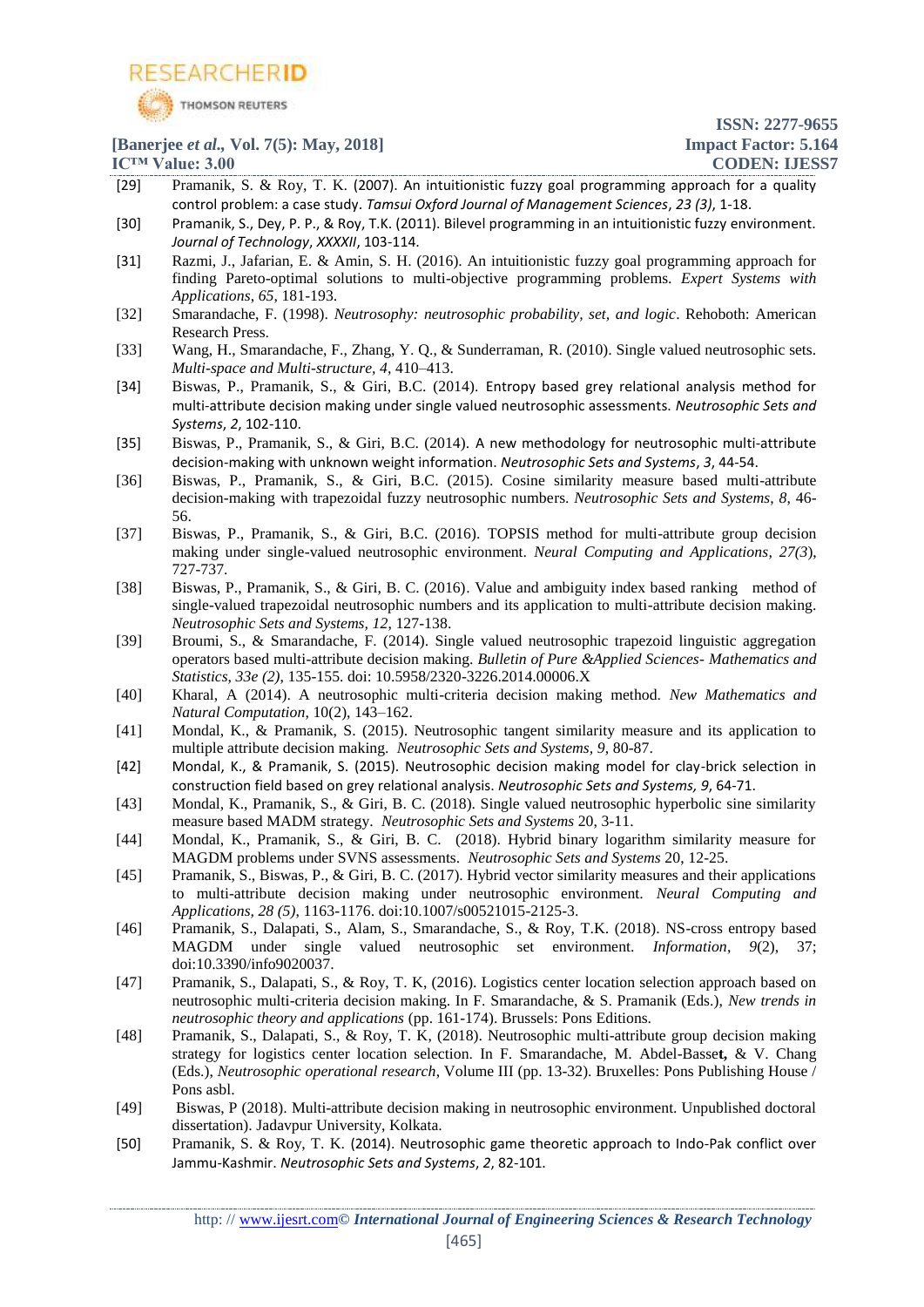

- [51] Mondal, K., & Pramanik, S. (2014). Multi-criteria group decision making approach for teacher recruitment in higher education under simplified neutrosophic environment. *Neutrosophic Sets and Systems, 6*, 28-34.
- [52] Mondal, K., & Pramanik, S. (2015). Neutrosophic decision making model of school choice. *Neutrosophic Sets and Systems, 7*, 62-68.
- [53] Mondal, K., Pramanik, S., & Smarandache, F. (2016). [Role of neutrosophic logic in data mining.](http://books.google.com/books?hl=en&lr=&id=s7OdDQAAQBAJ&oi=fnd&pg=PA15&dq=info:fh-a4z_S-gUJ:scholar.google.com&ots=GHcXwms9QH&sig=ZgUEQpcGz_v1qEB--HwmASq0Jek) In F. Smarandache, & S. Pramanik (Eds), New trends in neutrosophic theory and application (pp. 15-23). Brussels, Belgium: Pons Editions.
- [54] Mondal, K., & Pramanik, S. (2014). A Study on problems of Hijras in West Bengal based on neutrosophic cognitive maps. *Neutrosophic Sets and Systems*, 5, 21-26.
- [55] Pramanik, S., & Chackrabarti, S.N. (2013). A study on problems of construction workers in West Bengal based on neutrosophic cognitive maps. International Journal of Innovative Research in Science, Engineering and Technology 2(11), 6387-6394.
- [56] Dalapati, S., Pramanik, S., Alam, S., Smarandache, S., & Roy, T.K. (2017). [IN-cross entropy based](http://fs.gallup.unm.edu/nss/INCrossEntropy.pdf)  [magdm strategy under interval neutrosophic set environment.](http://fs.gallup.unm.edu/nss/INCrossEntropy.pdf) *Neutrosophic Sets and Systems*, *18*, 2017, 43-57. [http://doi.org/10.5281/zenodo.1175162.](http://doi.org/10.5281/zenodo.1175162)
- [57] Mondal, K., Pramanik, S., & Giri, B. C. (2018). Interval neutrosophic tangent similarity measure based MADM strategy and its application to MADM problems. *Neutrosophic Sets and Systems* 19, 47-56.
- [58] Pramanik, S., Biswas, P., & Giri, B. C. (2017). Hybrid vector similarity measures and their applications to multi-attribute decision making under neutrosophic environment. *Neural Computing and Applications, 28 (5)*, 1163-1176. doi:10.1007/s00521015-2125-3.
- [59] Dey, P.P., Pramanik, S., & Giri, B. C. (2016d). [Extended projection-based models for solving multiple](javascript:void(0))  [attribute decision making problems with interval –valued neutrosophic information.](javascript:void(0)) In F. Smarandache, & S. Pramanik (Eds), *New trends in neutrosophic theory and applications* (pp. 127-140). Brussels: Pons Editions.
- [60] Deli, I. & Broumi, S. (2015). Neutrosophic soft matrices and NSM-decision making. *Journal of Intelligent and Fuzzy Systems*, 28(5), 2233-2241.
- [61] Dey, P.P., Pramanik, S., & Giri, B. C. (2015). Generalized neutrosophic soft multi-attribute group decision making based on TOPSIS. *Critical Review, 11*, 41-55.
- [62] Dey, P.P., Pramanik, S., & Giri, B. C. (2016). Neutrosophic soft multi-attribute group decision making based on grey relational analysis method. *Journal of New Results in Science*, *10*, 25-37.
- [63] Dey, P.P., Pramanik, S., & Giri, B. C. (2016). Neutrosophic soft multi-attribute decision making based on grey relational projection method. *Neutrosophic Sets and Systems, 11*, 98-106.
- [64] Pramanik, S., & Dalapati, S. (2016). GRA based multi criteria decision making in generalized neutrosophic soft set environment, *Global Journal of Engineering Science and Research Manageme*nt, *3(5)*, (2016), 153-169.
- [65] Das, S., Kumar, S., Kar, S, & Pal, T. (2017). Group decision making using neutrosophic soft matrix: An algorithmic approach. *Journal of King Saud University - Computer and Information Sciences*. https://doi.org/10.1016/j.jksuci.2017.05.001.
- [66] Mondal, K., & Pramanik, S. (2015). Rough neutrosophic multi-attribute decision-making based on grey relational analysis. *Neutrosophic Sets and Systems*, *7*, 8-17.
- [67] Mondal, K., & Pramanik, S. (2015). Rough neutrosophic multi-attribute decision-making based on rough accuracy score function. *Neutrosophic Sets and Systems*, *8*, 14-21.
- [68] Mondal, K., Pramanik, S. (2015). Decision making based on some similarity measures under interval rough neutrosophic environment. *Neutrosophic Sets and Systems, 10*, 46-57.
- [69] Pramanik, S., & Mondal, K. (2015). Cosine similarity measure of rough neutrosophic sets and its application in medical diagnosis. Global Journal of Advanced Research 2(1), 212-220.
- [70] Mondal, K., Pramanik, S., & Smarandache, F. (2016). Several trigonometric Hamming similarity measures of rough neutrosophic sets and their applications in decision making. In F. Smarandache, & S. Pramanik (Eds), New trends in neutrosophic theory and application (pp. 93-103). Brussels, Belgium: Pons Editions.
- [71] Mondal, K., Pramanik, S., & Smarandache, F. (2016). Multi-attribute decision making based on rough neutrosophic variational coefficient similarity measure. *Neutrosophic Sets and Systems, 13*, 3-17.
- [72] Mondal, K., Pramanik, S., & Smarandache, F. (2016). Rough neutrosophic TOPSIS for multi-attribute group decision making**.** *Neutrosophic Sets and Systems, 13*, 105-117.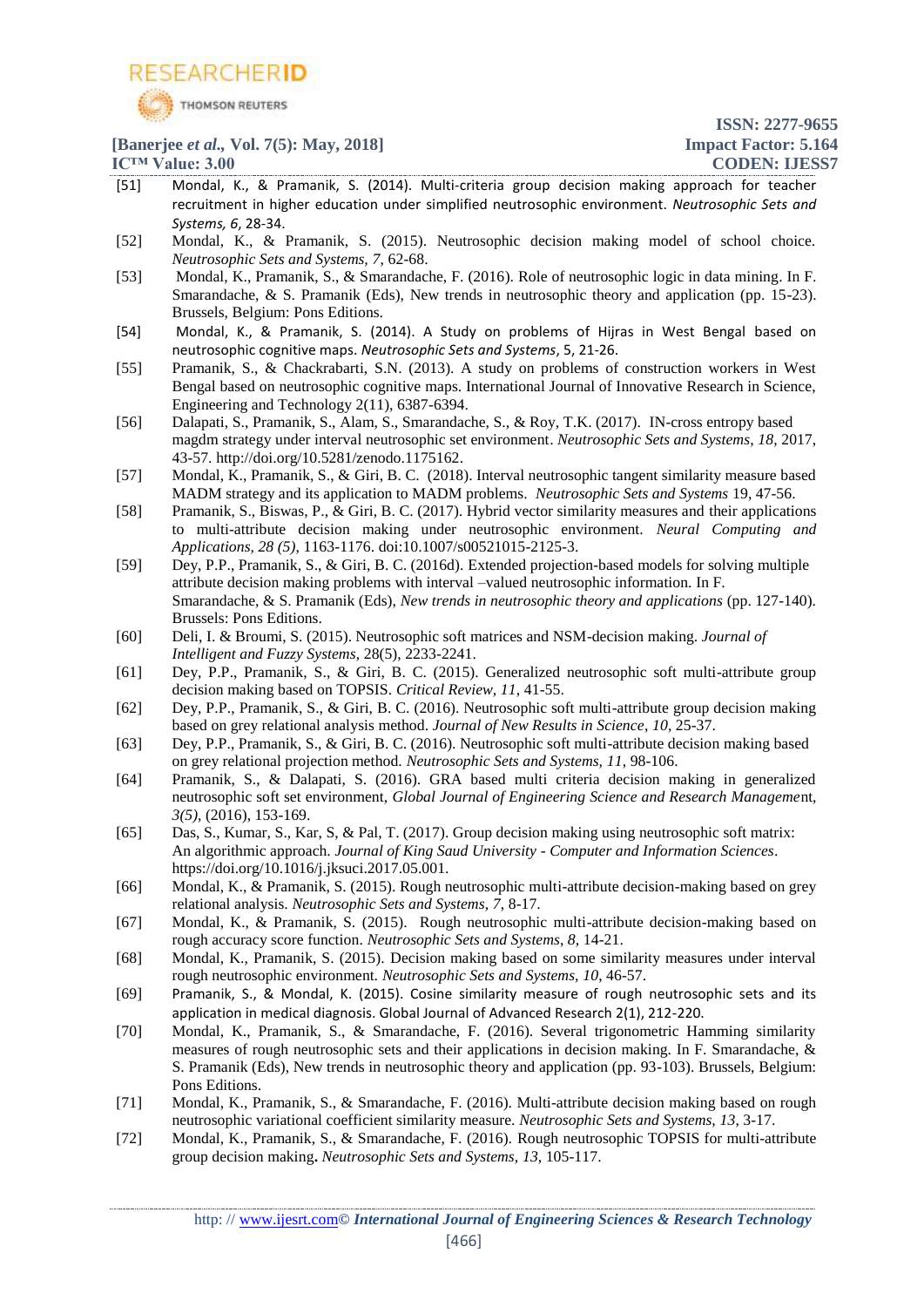![](_page_13_Picture_0.jpeg)

- [73] Pramanik, S., & Mondal, K. (2015). Some rough neutrosophic similarity measure and their application to multi attribute decision making. *Global Journal of Engineering Science and Research Management, 2(7)* , 61-74.
- [74] Pramanik, S., & Mondal, K. (2015). Cotangent similarity measure of rough neutrosophic sets and its application to medical diagnosis*. Journal of New Theory, 4*, 90-102.
- [75] Pramanik, S., Roy, R., Roy, T. K., & Smarandache, F. (2017). Multi criteria decision making using correlation coefficient under rough neutrosophic environment. *Neutrosophic Sets and Systems*, *17*, 29- 36.
- [76] Pramanik, S., Roy, R., & Roy, T. K., & Smarandache, F. (2018). Multi-attribute decision making based on several trigonometric hamming similarity measures under interval rough neutrosophic environment. *Neutrosophic Sets and Systems* 19, 110-118.
- [77] Pramanik, S., Roy, R., & Roy, T. K., & Smarandache, F. (2018). Multi criteria decision making based on projection and bidirectional projection measures of rough neutrosophic sets. In F. Smarandache, & S. Pramanik (Eds., vol.2), *New trends in neutrosophic theory and applications* (pp. 175-187). Brussels: Pons Editions.
- [78] Deli, I., Ali, M., & Smarandache, F. (2015). Bipolar neutrosophic sets and their applications based on multicriteria decision making problems. Advanced Mechatronic Systems, (ICAMechs), International Conference, 249-254. **doi:** [10.1109/ICAMechS.2015.7287068.](https://doi.org/10.1109/ICAMechS.2015.7287068)
- [79] Pramanik, S., Dey, P. P., Giri, B. C., & Smarandache, F. (2017). Bipolar neutrosophic projection based models for solving multi-attribute decision making problems. *Neutrosophic Sets and Systems*, *15*, 70- 79.
- [80] Dey, P.P., Pramanik, S., & Giri, B. C. (2016). *[TOPSIS for solving multi-attribute decision making](javascript:void(0))  [problems under bi-polar neutrosophic environment](javascript:void(0))*. In F. Smarandache, & S. Pramanik (Eds), *New trends in neutrosophic theory and applications* (pp. 65-77). Brussels: Pons Editions.
- [81] Uluçay, V., Deli, I., & Şahin, M. (2016). [Similarity measures of bipolar neutrosophic sets and their](javascript:void(0))  [application to multiple criteria decision making.](javascript:void(0)) *Neural Computing and Applications*. [https://doi.org/10.1007/s00521-016-2479-1.](https://doi.org/10.1007/s00521-016-2479-1)
- [82] Pramanik, S., Dey, P. P., Giri, B. C., & Smarandache, F. (2017). Bipolar neutrosophic projection based models for solving multi-attribute decision making problems. *Neutrosophic Sets and Systems*, *15*, 70- 79.
- [83] Pramanik, S., Dalapati, S., Alam, S & Roy, T.K. (2018). VIKOR based MAGDM strategy under bipolar neutrosophic set environment *Neutrosophic Sets and Systems* 19, 57-69.
- [84] Pramanik, S., Dalapati, S., Alam, S & Roy, T. K. (2018). TODIM method for group decision making under bipolar neutrosophic set environment. In F. Smarandache, & S. Pramanik (Eds., vol.2), *New trends in neutrosophic theory and applications* (pp. 140-155). Brussels: Pons Editions.
- [85] Ye, J. (2015). Multiple-attribute decision-making method under a single-valued neutrosophic hesitant fuzzy environment. *Journal of Intelligent Systems*, *24*(1), 23-36.
- [86] Biswas, P., Pramanik, S., & Giri, B. C. (2016d). [GRA method of multiple attribute decision making](javascript:void(0))  [with single valued neutrosophic hesitant fuzzy set information.](javascript:void(0)) In F. Smarandache, & S. Pramanik (Eds), *New trends in neutrosophic theory and applications* (pp. 55-63). Brussels: Pons Editions.
- [87] Biswas, P., Pramanik, S., & Giri, B. C. (2016e). [Some distance measures of single valued neutrosophic](javascript:void(0))  [hesitant fuzzy sets and their applications to multiple attribute decision making.](javascript:void(0)) In F. Smarandache, & S. Pramanik (Eds), *New trends in neutrosophic theory and applications* (pp. 55-63). Brussels: Pons Editions.
- [88] Sahin, R. & Liu, P. (2016). Distance and similarity measure for multiple attribute with single –valued neutrosophic hesitant fuzzy information. In F. Smarandache, & S. Pramanik (Eds.), *New trends in neutrosophic theory and applications* (pp. 35-54). Brussels: Pons Editions.
- [89] Sahin, R. & Liu, P. (2016). Correlation coefficient of single-valued neutrosophic hesitant fuzzy sets and its applications in decision making. *Neural Computing and Applications,* 28 (6), 1387–1395.
- [90] Liu, P., & Zhang, L. (2017). An extended multiple criteria decision making method based on neutrosophic hesitant fuzzy information. *Journal of Intelligent & Fuzzy Systems*, *32*(6), 4403-4413.
- [91] Li, X., Zhang, X. (2018). Single-valued neutrosophic hesitant fuzzy choquet aggregation operators for multi-attribute decision making. *Symmetry* 2018, *10*(2), 50[. https://doi.org/10.3390/sym10020050.](https://doi.org/10.3390/sym10020050)
- [92] Liu, C. F., & Luo, Y. S. (2017). New aggregation operators of single-valued neutrosophic hesitant fuzzy set and their application in multi-attribute decision making. *Pattern Analysis and Applications*, 1- 11. https://doi.org/10.1007/s10044-017-0635-6.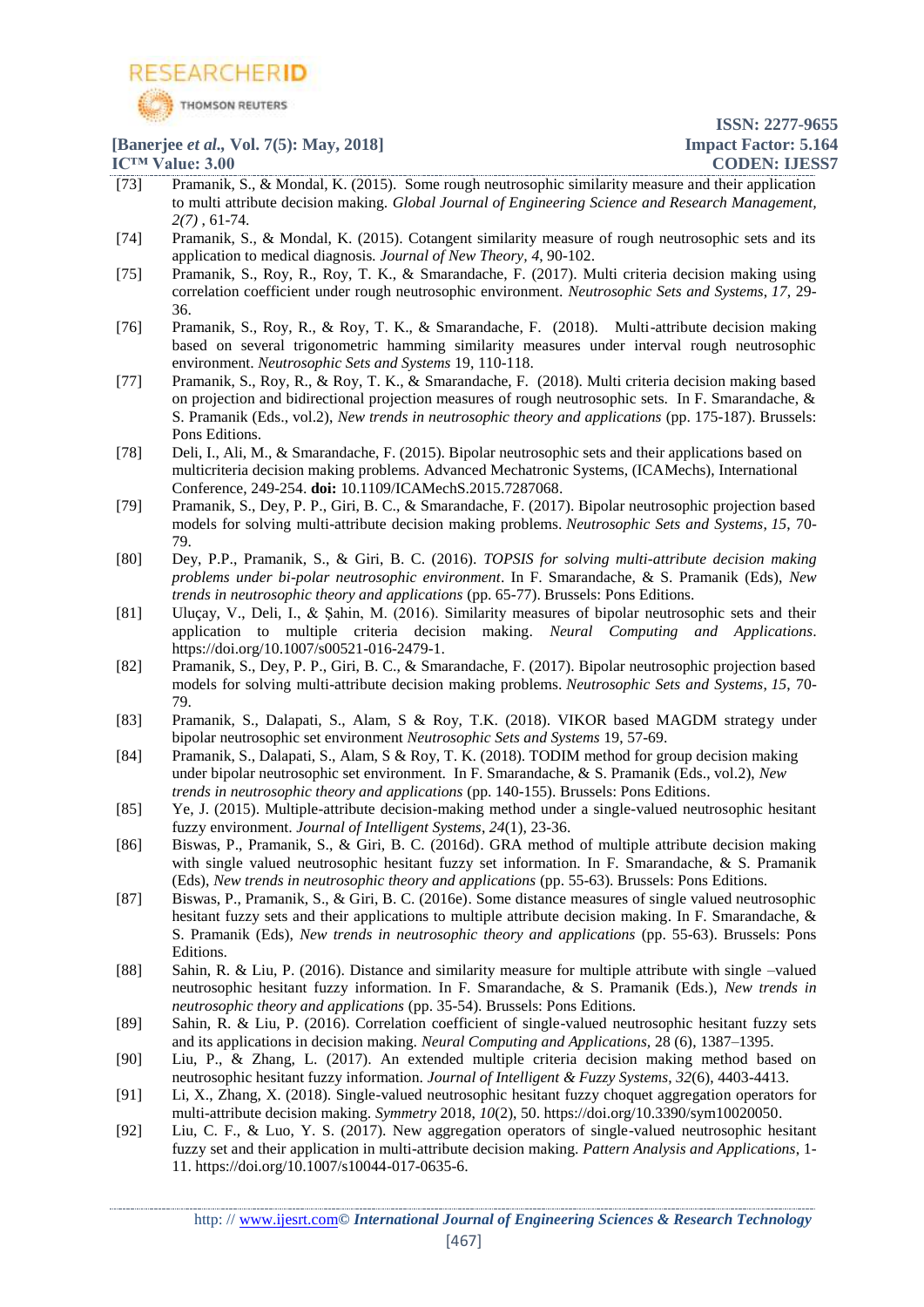![](_page_14_Picture_0.jpeg)

- [93] Broumi, S. & Deli, I. (2014).Correlation measure for neutrosophic refined sets and its application in medical diagnosis*. Palestine Journal of* Mathematics, 3(1), 11–19.
- [94] Mondal, K., Pramanik, S. (2015). Neutrosophic refined similarity measure based on tangent function and its application to multi attribute decision making. *Journal of New Theory*, *8*, 41-50.
- [95] Mondal, K., Pramanik, S. (2015) Neutrosophic refined similarity measure based on cotangent function and its application to multi-attribute decision making. *Global Journal of Advanced Research, 2(2)*, 486-494.
- [96] Pramanik, S., Banerjee, D., & Giri, B.C. (2016). [TOPSIS approach for multi attribute group decision](http://www.gallup.unm.edu/~smarandache/TOPSISApproachForMultiAttribute.pdf)  [making in refined neutrosophic environment.](http://www.gallup.unm.edu/~smarandache/TOPSISApproachForMultiAttribute.pdf) In F. Smarandache, & S. Pramanik (Eds.), *New trends in neutrosophic theory and applications* (pp. 79-91). Brussels: Pons Editions.
- [97] Pramanik, S, Banerjee, D., & B.C. Giri. (2016). Multi criteria group decision making model in neutrosophic refined set and its application. *Global Journal of Engineering Science and Research Management*, *3(6)*, 12-18. doi:10.5281/zenodo.55307.
- [98] Pramanik, S., Dey, P. P., & Giri, B. C. (2018). Hybrid vector similarity measure of single valued refined neutrosophic sets to multi-attribute decision making problems. In F. Smarandache, & S. Pramanik (Eds., vol.2), *New trends in neutrosophic theory and applications* (pp. 156-174). Brussels: Pons Editions.
- [99] Mondal, K., Pramanik, S., & Giri, B. C. (2018). Multi-criteria group decision making based on linguistic refined neutrosophic strategy. In F. Smarandache, & S. Pramanik (Eds., vol.2), *New trends in neutrosophic theory and applications* (pp. 125-139). Brussels: Pons Editions.
- [100] Banerjee, D., Giri, B. C., Pramanik, S., & Smarandache, F. (2017). GRA for multi attribute decision making in neutrosophic cubic set environment. *Neutrosophic Sets & Systems*, *15*, 60-69.
- [101] Pramanik, S., Dey, P. P., Giri, B. C., & Smarandache, F. (2017). An extended TOPSIS for multiattribute decision making problems with neutrosophic cubic information. *Neutrosophic Sets and Systems*, *17*, 70-79.
- [102] Pramanik, S., Dalapati, S, Alam, S., & Roy, T. K. (2017). [Neutrosophic cubic MCGDM method based](https://scholar.google.co.in/citations?view_op=view_citation&hl=en&user=vLGVDYgAAAAJ&sortby=pubdate&citation_for_view=vLGVDYgAAAAJ:cF7EPgIk0B4C)  [on similarity measure](https://scholar.google.co.in/citations?view_op=view_citation&hl=en&user=vLGVDYgAAAAJ&sortby=pubdate&citation_for_view=vLGVDYgAAAAJ:cF7EPgIk0B4C)*. Neutrosophic Sets and Systems,* 16, 44-56.
- [103] Pramanik, S., Dalapati, S., Alam, S., & Roy, T. K. (2017). NC-TODIM-based MAGDM under a neutrosophic cubic set environment. *Information*, *8(4)*, 149. doi[:10.3390/info8040149.](http://dx.doi.org/10.3390/info8040149)
- [104] Pramanik, S., Dalapati, S., Alam, S., Smarandache, S., & Roy, T.K. (2018). [NC-cross entropy based](javascript:void(0))  [MADM strategy in neutrosophic cubic set environment.](javascript:void(0)) *Mathematics*, *6*(5). [https://doi.org/10.3390/math6050067.](https://doi.org/10.3390/math6050067)
- [105] Pramanik, S., Dalapati, S., Alam, S & Roy, T.K. (2018). NC-VIKOR based MAGDM strategy under neutrosophic cubic set environment. *Neutrosophic Sets and Systems* 20, 95-108.
- [106] Mondal, K., Pramanik, S. (2015). Tri-complex rough neutrosophic similarity measure and its application in multi-attribute decision making. *Critical Review, 11*, 26-40.
- [107] Mondal, K., Pramanik, S., & Smarandache, F. (2016). Rough neutrosophic hyper-complex set and its application to multi-attribute decision making. *Critical Review,* 13, 111-126.
- [108] Pramanik, S., Mallick, R., & Dasgupta, A. (2018). Contributions of selected Indian researchers to multi-attribute decision making in neutrosophic environment. *Neutrosophic Sets and Systems* 20, 108- 131.
- [109] Smarandache, F. & Pramanik, S. (Eds). (2016). *New trends in neutrosophic theory and applications*. Brussels: Pons Editions.
- [110] Smarandache, F. & Pramanik, S. (Eds). (2018). *New trends in neutrosophic theory and applications, Vol. II*. Brussels: Pons Editions.
- [111] Broumi, S., Bakali, A., Talea, M., Smarandache, F., Uluçay, V., Sahin, S., Dey, A., Dhar, M., Tan, R. P., de Oliveira, A., & Pramanik S. (2018). *Neutrosophic sets: An overview.* In F. Smarandache, & S. Pramanik (Eds., vol.2), *New trends in neutrosophic theory and applications* (pp. 403-434). Brussels: Pons Editions.
- [112] Roy, R., & Das, P. (2015). A multi-objective production planning problem based on neutrosophic linear programming approach. *International journal of Fuzzy Mathematical Archive, 8(2)*, 81-91.
- [113] Das, P., & Roy, T. K. (2015). Multi objective non-linear programming problem based on neutrosophic optimization technique and its application in riser design problem. *Neutrosophic Set and Systems, 9*, 88 – 95.